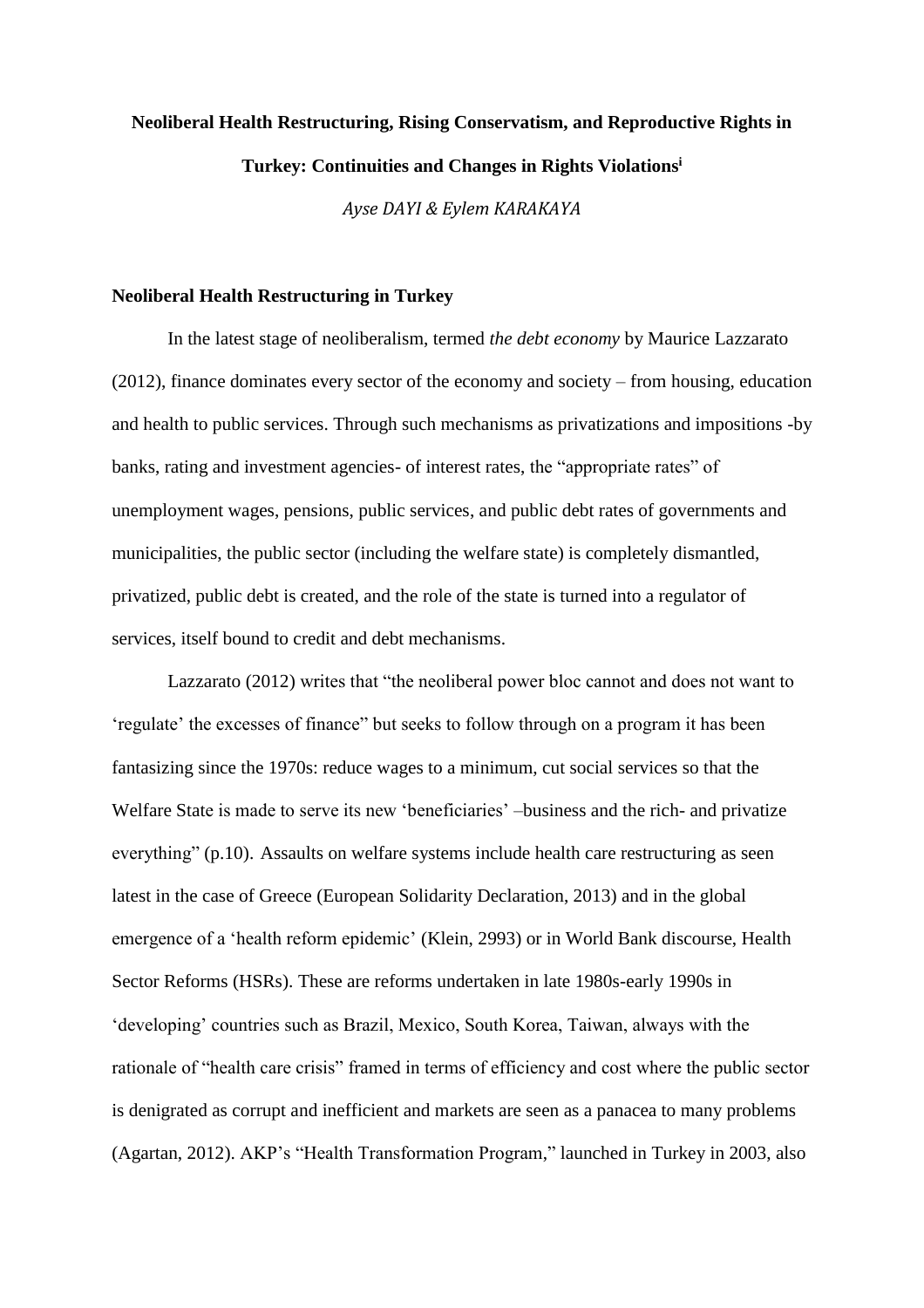outlined an agenda to "improve governance, efficiency, user and provider satisfaction, and the long-term fiscal sustainability of the health care system" and is part of this global neoliberal trend. As in these other geographies, the latest Turkish health reform also originated in the late 1980s and took shape within the Ministry of Health through reports prepared by public health academics of Harvard and Johns Hopkins, in consultation with World Bank advisers (Keyder, 2007).

The Turkish health reform shares many of the characteristics of the neoliberal global health reforms such as financial reform, managerial reform, changes in service provision, decentralization, and quantification of services over quality of care in the name of 'cost reduction' and 'efficiency'. Changes in healthcare provision and finance, which specifically relate to sexual and reproductive health, include the closing down of the AÇSAP (Mother-Child Health and Family Planning) Directory that had specialized in reproductive health provision in primary care, the introduction of the "family physicians system," implementation of a performance system for health care that comprises abortion, prenatal follow-ups, and births and digitalisation of health data.

In the new system, former "health centers" (sağlık ocağı) and the AÇSAP centers were replaced with family health centers (FHC) and "community health centers" (toplum sağlık merkezi) at the primary level. Family physicians, the intended 'gatekeepers' of the system, would provide preventative care and refer patients to secondary level for specialized care.<sup>ii</sup> Different from the previous system, the family physician system brought on a form of semi-privatized care, which added to the ongoing privatization of care. The family physicians work as contract workers who contract midwives and nurses for a period of 2 years, with their wages based on capitation set by the socioeconomic development of their region. The salaries of physicians, midwives and nurses are subject to performance criteria and can be cut by up to 20% when they fail to reach their targets. Instead of serving a geographic area (as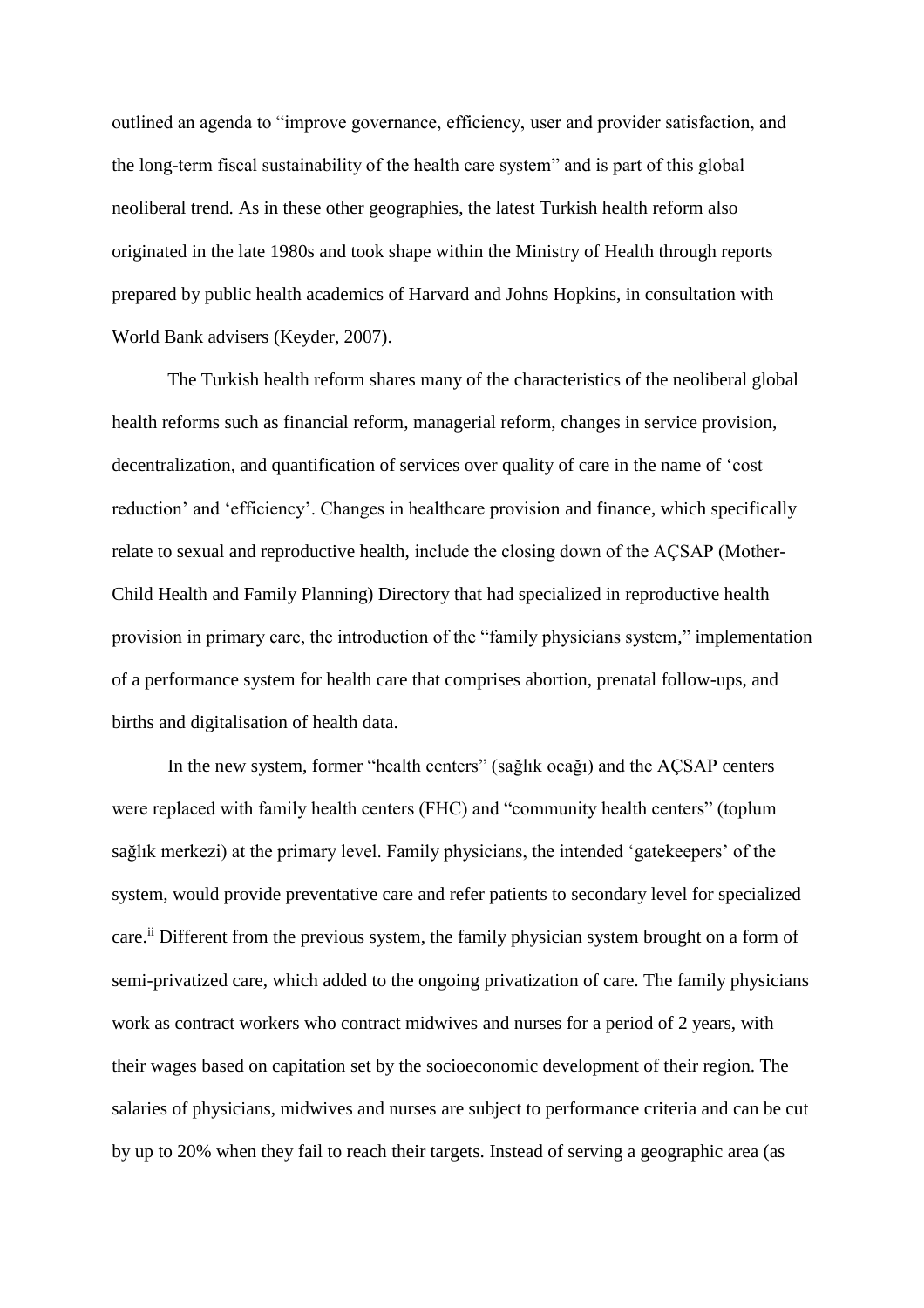previously done), FHCs serve the population who register under them. Physicians compete with one another to keep their population and to keep patients that have less chronic problems.

#### **Rise of Neoconservatism and Sexual-Reproductive Rights**

Alongside neoliberal policies, there has also been a rise in neoconservatism under the AKP regime. Initially calling itself moderate Islamic, social policies of AKP can be best described as "an amalgam of neoliberalism with social conservatism" (Bugra & Keyder, 2006) and have at their center, anti-women and at times misogynist discourses, policies and implementations that reposition women in familial roles, overturning decades of gain by feminist movements in Turkey towards the recognition of women as individuals and citizens in their own right (Acar & Altunok, 2013). In the realm of sexual and reproductive health, these anti-women discourses and policies include the reignition of the abortion debate with signals to change the existing law on abortion and the promotion of a pronatalist policy.

During the March 8 celebrations in 2008, then-Prime Minister Erdogan announced government's plans to introduce financial incentives for births, which from 2009 onwards, quickly turned into a formulation of three children per family (i.e. per women). The initial sign of this shift of policy – from the anti-natalist stance upheld since the 1960s, to a pronatalist one – was in 2003, in the government's attempt to re-draft the Law on the Rights of the Disabled, to bring restrictions to abortions done after 10 weeks, allowed with the medical reason of fetal disability (Acar & Altunok, 2013). Due to objections by women's organizations, medical associations, and media, the proposed article was removed from the draft. Yet, Erdogan made a statement in May 2012, during the closing session of the Parliamentarians' Conference of the UNFPA in Istanbul, saying that abortion was mass murder (referencing the killing of 34 Kurdish citizens in Uludere for which his government was critiqued). He later added caesarean sections as murders, declaring both to be "secret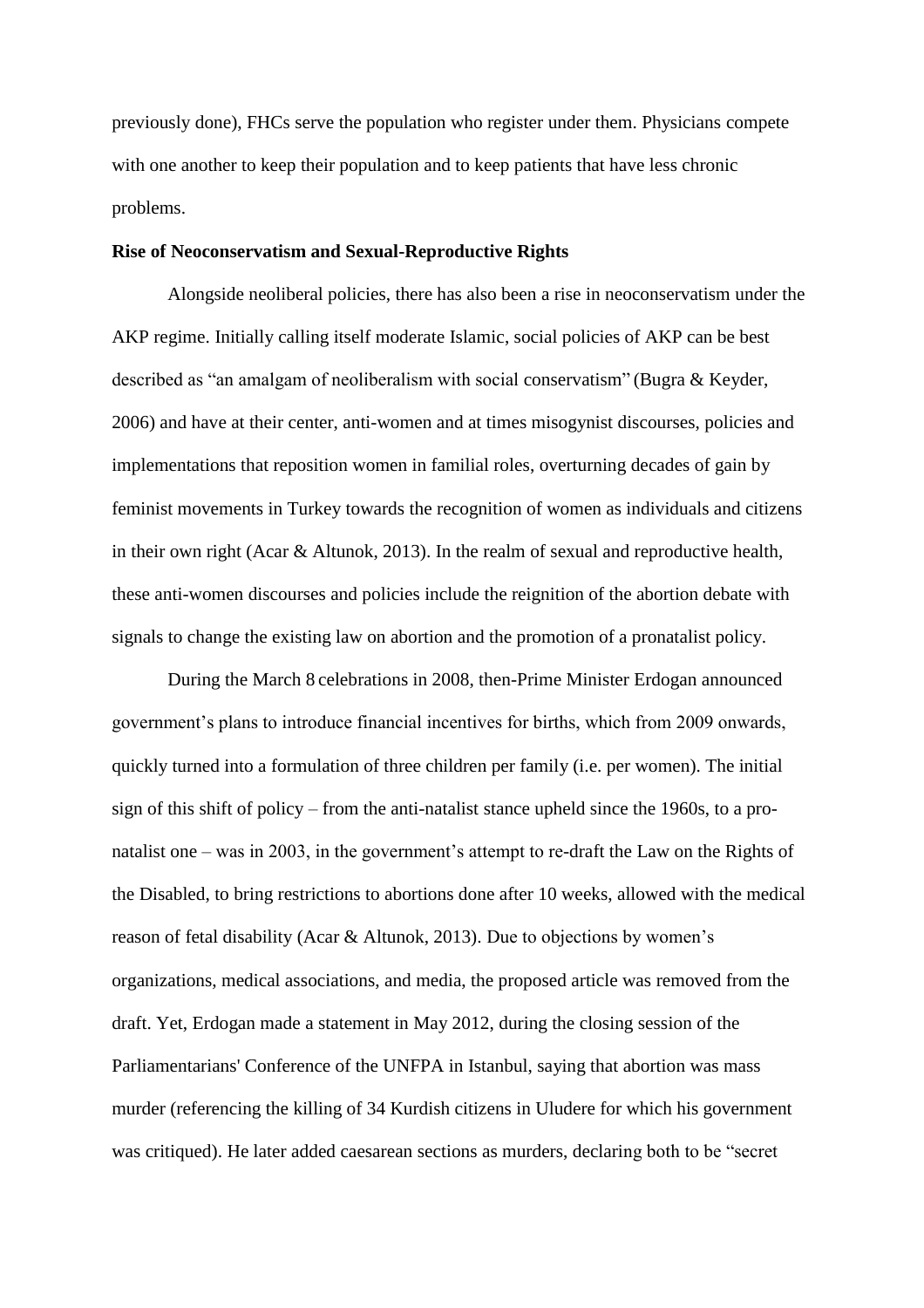plots designed to stall Turkey's economic growth and a conspiracy to wipe the Turkish nation from the world stage" (Hürriyet Daily News, 2012).

Erdogan's remarks on abortion were met with criticism from opposition parties and his own Minister of Family and Social Policy, and with a strong reaction from the feminist movement in Turkey, who organized under the slogan "abortion is a right and a woman's decision" and organized protests in multiple cities. "Abortion is a Right and a Woman's Decision Platform" was formed and the status of abortion care began to be monitored via research done by Mor Cati -Purple Roof Women's Shelter (2015) and Kadir Has University (2016). All of these efforts were successful in preventing a change in the abortion law. However, as seen in this chapter too, the neoconservative discourse and the pressure from state officials, applied with neoliberal mechanisms of performance points for abortion, led to a serious decrease in abortion in Turkey.

In previous articles (Dayı and Karakaya, 2018; Dayı, 2019), we discussed in detail the effects of the neoliberal health restructuring and conservatism on women's sexual and reproductive care and rights from the perspective of FHC workers. We showed then how neoliberal mechanisms (i.e., dismantling of the public through market and bureaucratic mechanisms) and conservative pressure on providers led to: (1) the indebtedness of women through out-of-pocket payments for private contraceptive and abortion care; (2) the indebtedness of physicians, nurses, and midwives to the state through salary cuts from missed performance targets (and use of fraud to avoid these misses); (3) a reduction in the quality of existing reproductive care (such as prenatal follow-ups); and (4) a reduction in access to reproductive care itself (namely contraception, sexual and reproductive counselling, and abortion). In Dayi (2019), she discusses how neoliberal mechanisms used in tandem with conservative discourse can erode, as in Turkey, the rights to abortion and contraception without changing the abortion law or official policies on contraception themselves. In this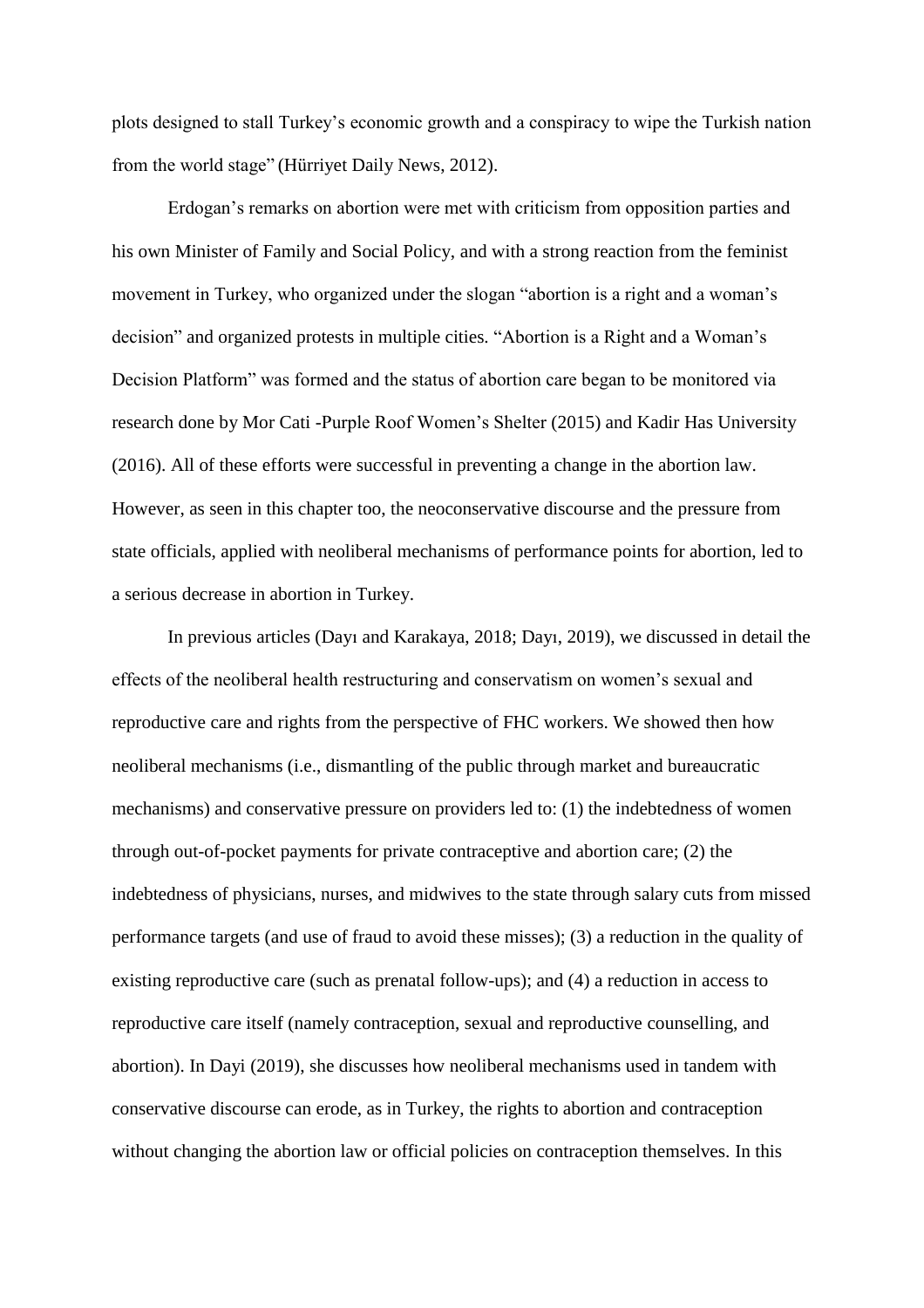chapter, using women's own narratives, we investigate sexual and reproductive rights violations in contemporary Turkey, in the areas of abortion, birth control, birth and routine gynecological care. We specifically focus on the continuities in rights violations (from before and through the health restructuring), augmentation of certain rights violations with the neoliberal health restructuring used with conservative discourse and policies including the new pronatalist policy, and new rights violations that came into being as a result of neoliberal policies and conservative pressure. In doing so, we aim to contribute to literature on feminist political economy, especially the research and activism that connect transnationally the neoliberal health restructurings and women's sexual and reproductive care and rights, making visible the direct and indirect effects of neoliberal reforms used in conjunction with conservative pressures on these rights and relatedly on women's bodies, the topic of this edited collection. However, before discussing our methodology and findings, a brief section on sexual and reproductive health rights in Turkey will help better contextualize the findings.

# **Sexual and Reproductive Rights in Turkey**

Sexual and reproductive rights in Turkey, especially those that relate to gynaecological, contraception and abortion care, and sexual-reproductive counselling which are the main focus of this chapter, are protected through the laws on contraception and abortion (Law on Population Planning and related laws and regulations), constitutional right to health care, regulations on patient rights, and through international agreements (such as the International Conference on Population and Development (ICPD) Programme of Action, UN Sustainable Development Goals: SDGs, and the Convention on the Elimination of All Forms of Discrimination against Women: CEDAW), for all of which Turkey is a signatory.

The history of reproductive law in Turkey follows a trajectory parallel to global trends, dating back to the late 19<sup>th</sup> century, the period of modernization in the Ottoman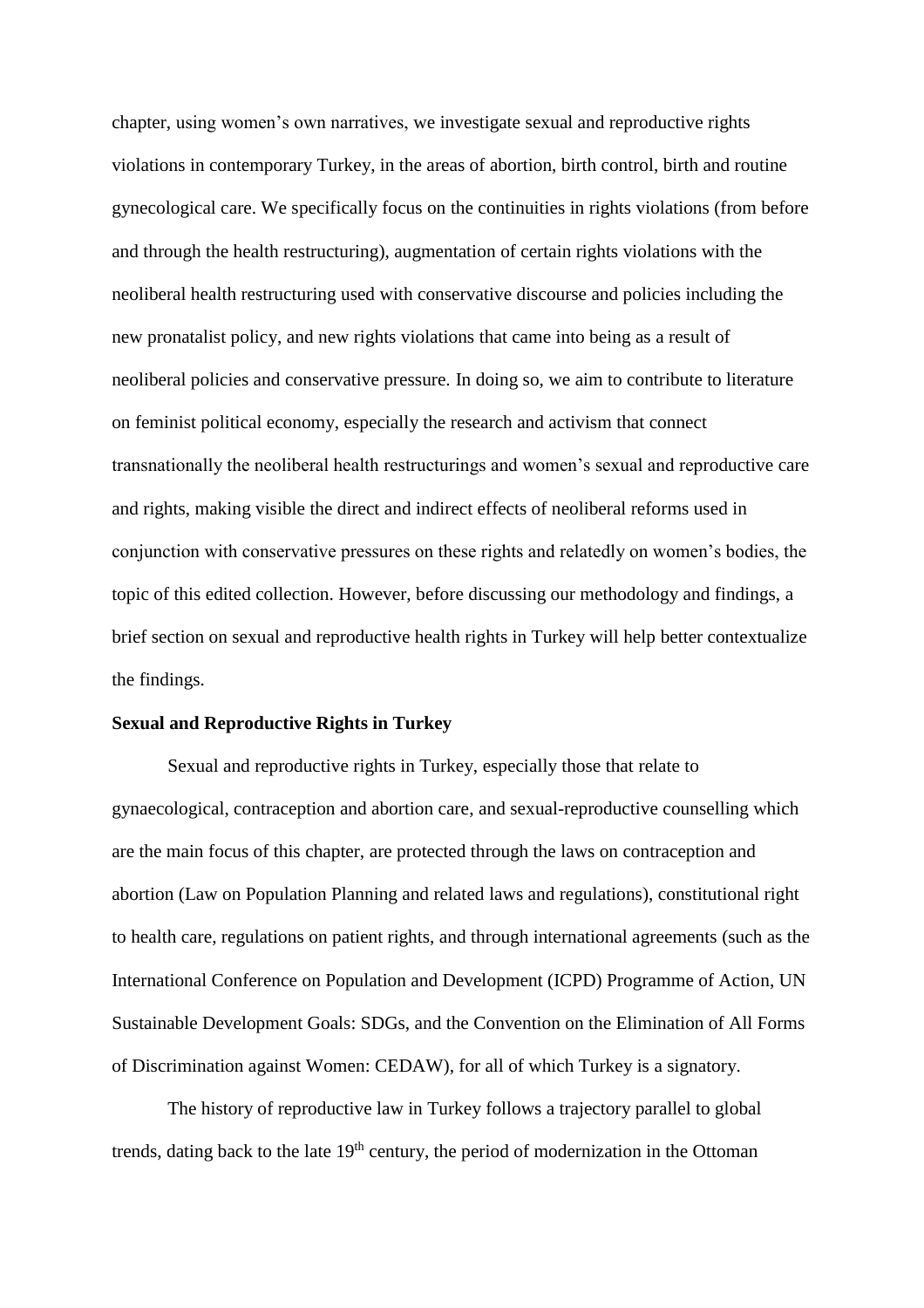Empire, when abortion moved from the religious to legal domain and became codified in law (date). As in Europe and the U.S, pronatalist laws and policies are prioritized in the aftermath of wars and during the formation of the nation-state (late Ottoman period to early years of the Turkish republic). This is followed by the legalization of contraception and therapeutic abortions in 1965 in parallel with the international shift in population policies whereby population growth was seen as a hindrance to economic development. As a result of global feminist debates on abortion reaching Turkey, the lobbying efforts of Turkish Medical Association, Turkish Family Planning Association, and Turkish Gynecological Association and the publicizing of public health studies revealing the effects of unsafe abortions on women (including maternal mortality), abortion on demand -up to 10 weeks of pregnancy- is legalized in 1983 with the revision of the 1965 Law on Population Planning. The law requires the husband's written consent for married women seeking an abortion, and parental consent from minors. According to regulations, in addition to obstetrician-gynecologists (ob/gyns), general practitioners who receive training can also perform abortions under the supervision of an ob/gyn. In the case of rape, women can obtain abortions up to 20 weeks.

As discussed in a previous article by Dayi (2019) and in more depth in Ersoy Balkaya's (2015) and Aksit's (2010) works, reproductive law in Turkey has been introduced and framed in the context of a population planning approach which instrumentalizes women's bodies and sexuality. The actual name of the law legalizing both contraception and abortion is the Law on Population Planning, where, while the individual right to determine the number and spacing of children is recognized, the state is defined as the agent responsible to take necessary steps to "provide education and implementation of population planning" (citation). While this population control agenda continued as the governing legal framework, the years 1965–2009 saw more of a family planning approach —despite population control approaches applied to poor women and minorities—which evolved in 1990's (at least in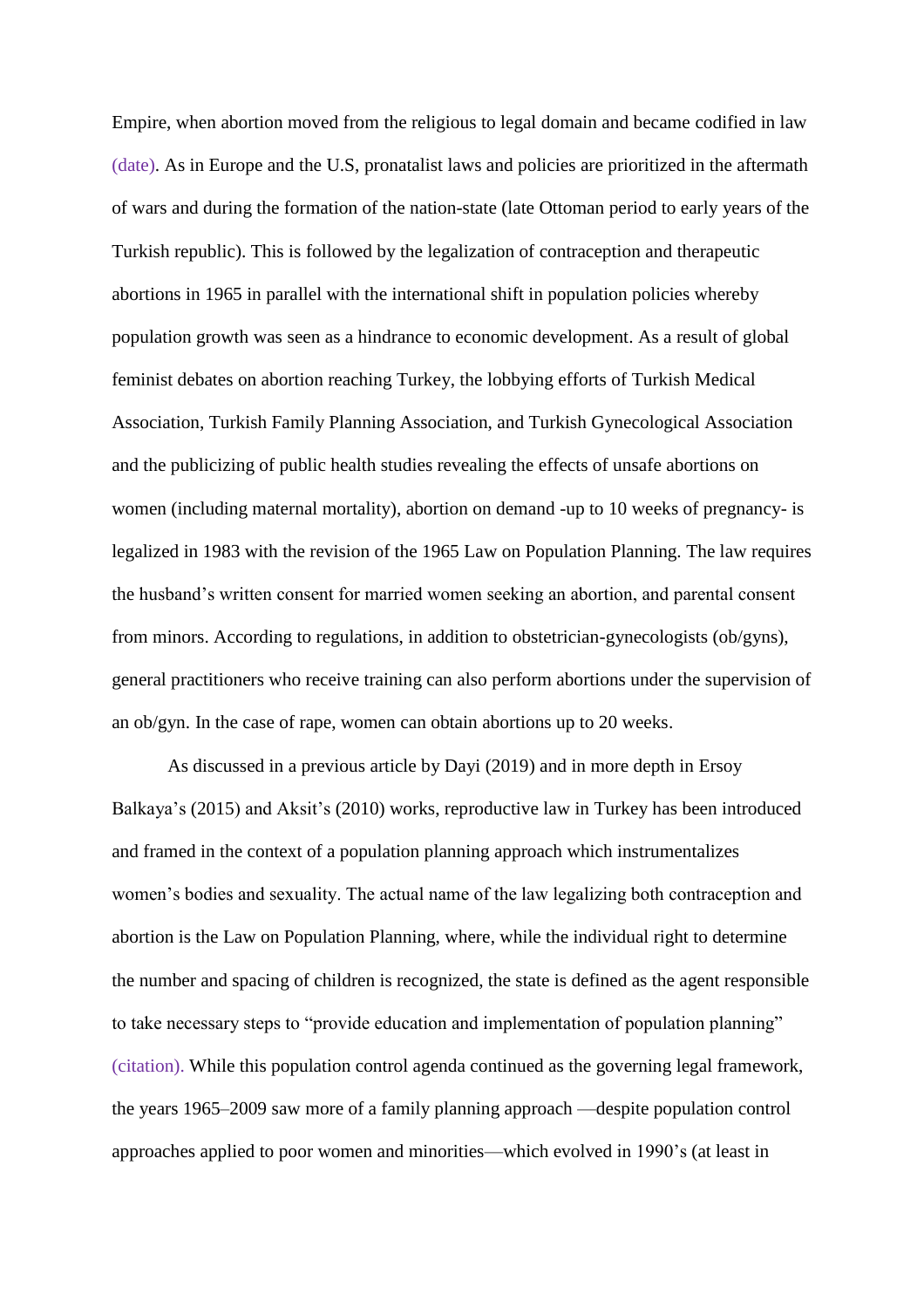reproductive policies) to include a "women's rights" approach. This was due to Turkey's support for international documents emphasizing women's sexual and reproductive rights as human rights, including the International Conference on Population and Development (ICPD) Programme of Action, UN Sustainable Development Goals (SDGs), and the Convention on the Elimination of All Forms of Discrimination against Women (CEDAW), which it ratified in 1985. For each of these agreements there is a monitoring and reporting procedure that the Turkish state needs to complete periodically, and each are monitored by independent women's organizations and platforms in Turkey, which produce shadow reports.

Under the ICPD Programme of Action, states are expected to take all necessary measures to secure access to health care, including sexual and reproductive health care, and to consider gender equality and women's autonomy in decision making in sexual and reproductive health matters when developing reproductive health programs and populationrelated programs. The U.N. Sustainable Development Goal on gender equality (Goal 5.6) also includes stipulations for the granting of universal access to sexual and reproductive care, including abortion access, stating that governments should not limit access to abortion on cultural or religious grounds. Additionally, CEDAW requires governments to attain gender equality in health care, including family planning services (art. 12), to secure adequate access for rural women on family planning counseling and methods (art. 14(b)). In CEDAW General Recommendation no. 35, denial or delay of safe abortions and forced continuation of pregnancy are considered gender-based violence (Item 18).

In terms of constitutional protections, sexual and reproductive rights are protected under the right to health which include right to access to health care and to bodily integrity (Item 17) as well as by the regulation on patient rights and the bio-ethics agreement signed by Turkey on 2003 (Law 5013).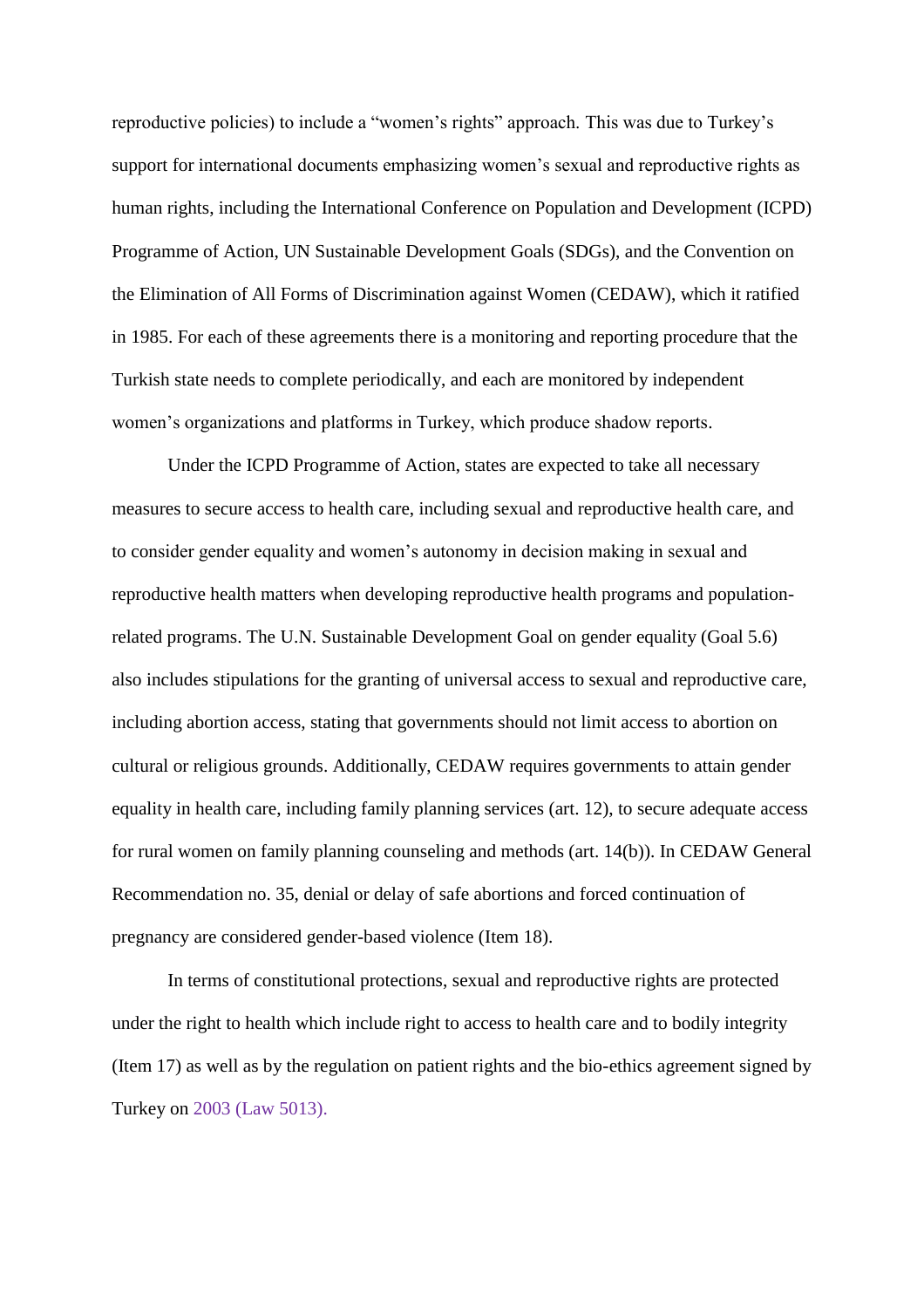#### **Methodology**

In our study, which is a feminist research-advocacy project, we collected data in 2014 and 2015, from FHC workers and women receiving reproductive care from public and private sectors in five cities: İstanbul, İzmir, Van, Diyarbakır, and Gaziantep. These cities reflect the geographical variations in reproductive health care access as found in the Turkish Population and Health Survey, conducted every five years (TNSA, 2013). Within a geographical diversity, we chose cities where we had connections to women's organizations and medical associations that helped us recruit participants. We completed 313 surveys with women (aged 18–45) in four of these cities; 103 surveys in Diyarbakir and Antep with reproductive health personnel who worked in the public sector at the primary and secondary levels; and 19 focus groups with women (aged 18–45) and 9 focus groups and 3 individual interviews with FHC personnel in all cities except Van. Personnel came from 12 FHCs and one AÇSAP center. All interviews were transcribed verbatim and analyzed using the grounded theory approach.

The mean age in our focus groups was 35.5 for women and 36.6 for health personnel. In terms of marital status, there were more single women (53.6%) than married women in our focus groups. The health personnel who participated in surveys and focus groups were mainly female health workers (77.7% for surveys and 85.7% for focus groups), with the majority being nurses or midwives (75.7% of health workers in surveys and 81.8% of health workers in focus groups). The results discussed here are mainly from focus groups with women receiving care from public and private institutions, with occasional support from the FHC workers.

# **Findings and discussion**

In her dissertation research on the legacy of the U.S. Women's Health Movement and the meaning and experience of reproductive empowerment for women who received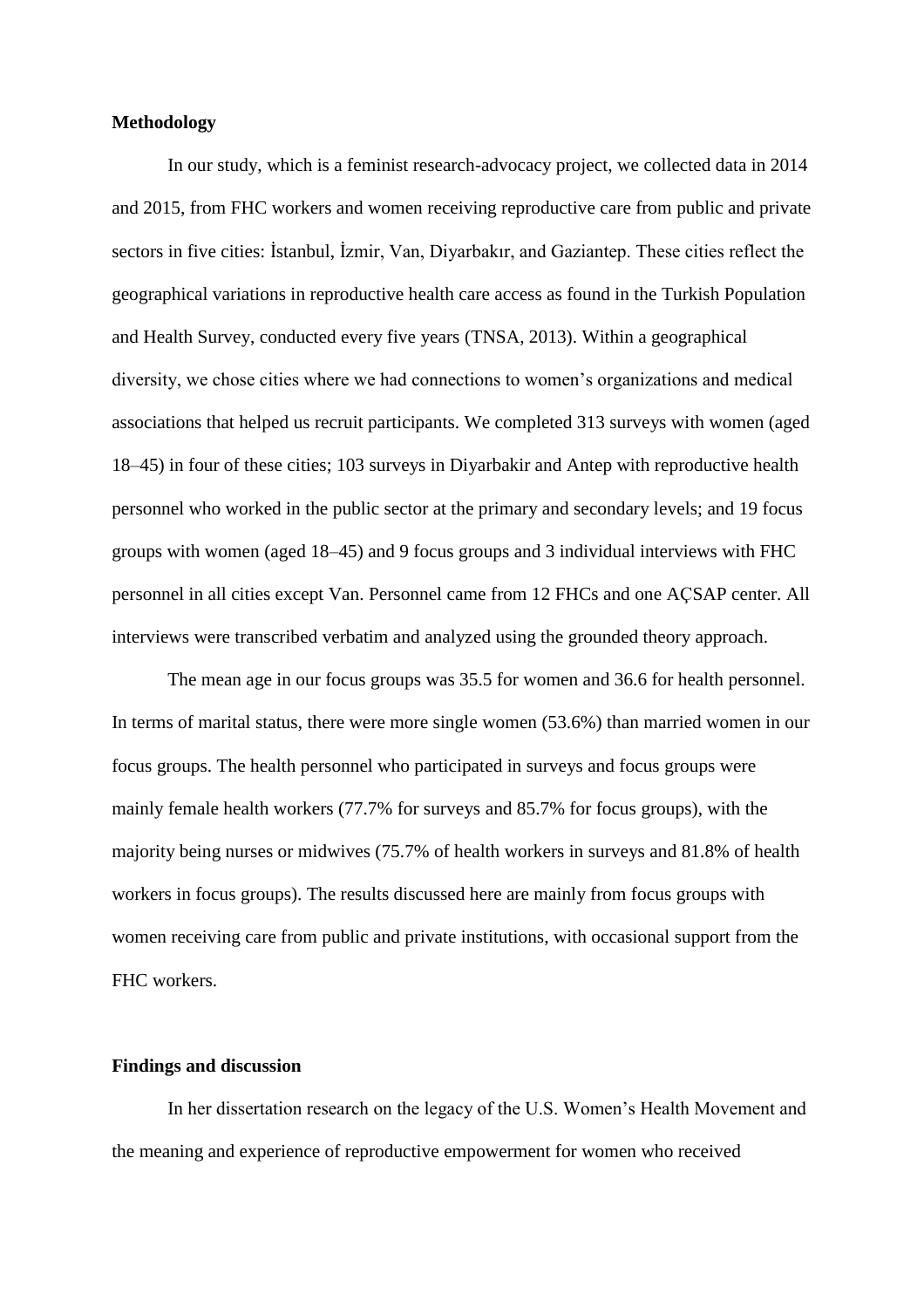gynecological, birth control and abortion services from autonomous feminist clinics, Dayı (2009) found that, for women empowerment meant safety and humane and dignified care. Safety referred to both physical and emotional safety, where physical safety meant being safe from anti-abortion violence, having safe birth control methods and safe abortions and emotional safety denoted having a space where one did not feel vulnerable, judged, or directed/cajoled into decisions, and received safe, non-judgmental, and non-directive care.

The second dimension of empowerment, humane treatment meant receiving dignified, egalitarian, individualized, and holistic care. Dignified care referred mainly to receiving care that reveals basic respect for women as humans, through keeping them informed about the services (where the information is given in an interactive and nonmedical way), giving them time and respecting their time, and not turning them into numbers as in mass-produced service settings.

#### **Non-judgmental Care**

In this research, we found echoes of the above-mentioned empowerment dimensions in women's narratives of gynecological exams, birth control method, abortion care and during birth. Since the sexual activity of unmarried women are subject to more scrutiny in patriarchal cultures including that of Turkey, in our research young single women's experiences in the ob/gyn world of Turkey was that of being judged by the medical staff (general practitioners in FHC, ob/gyns in public hospitals, nurses and nurse-midwives in both settings) for utilizing gynecological services (including routine gynecological care, birth control and abortion care). The main indicator of this was the doctors' discomfort in asking women directly about the status of their sexual activity. Either due to their own discomfort and/or perhaps assuming that the woman will be embarrassed, most doctors asked women whether they are married or single, to get to their sexual activity.

*Mavi: Gynecological exam is problematic for me. Uhmm, I mean I only went three times in my life. I do have routine tests but those are in the community center not the*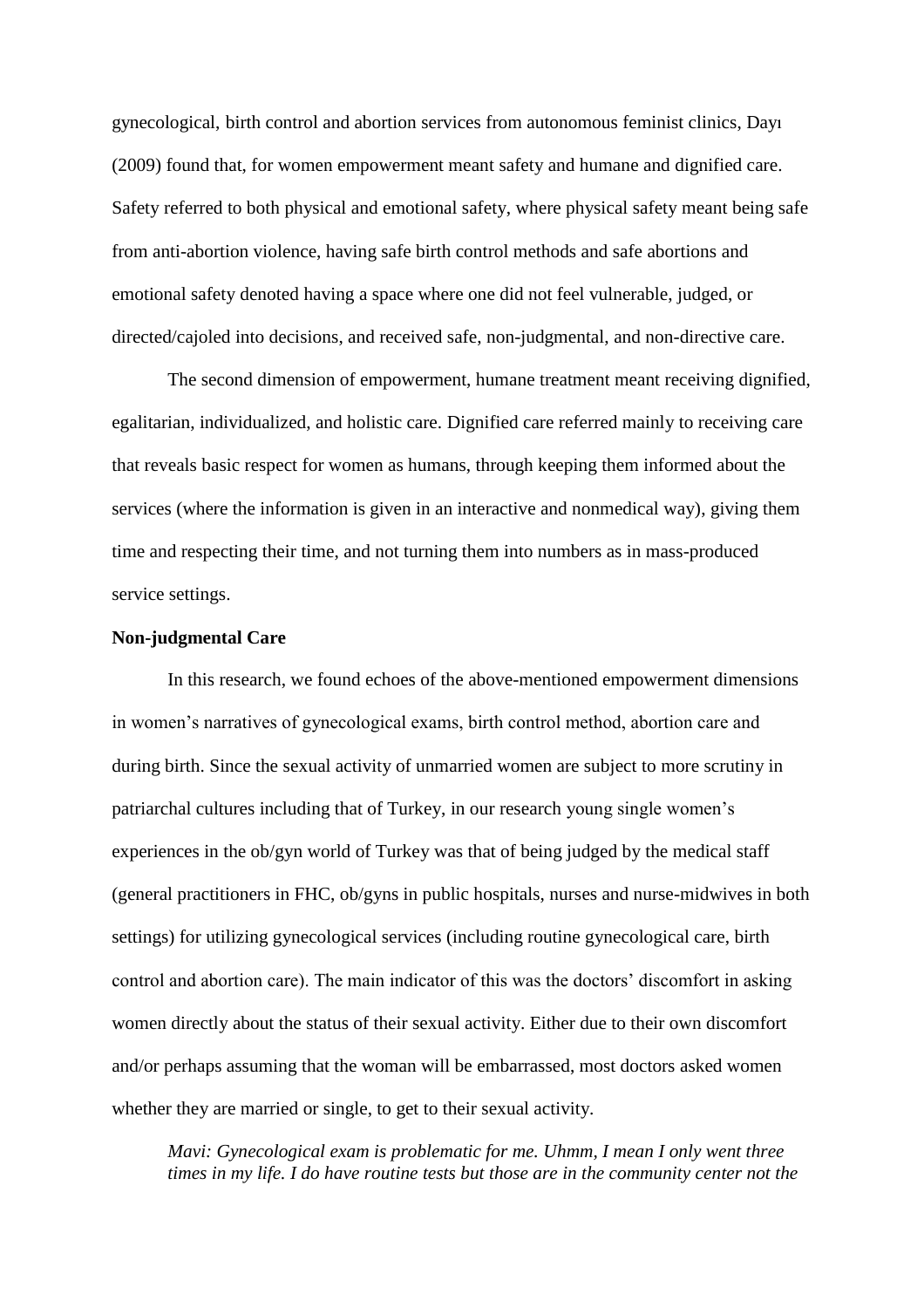*gynecologist. For example I had a yeast infection and went (to the gyn) and there s/he asked me if I was married. No I am not. Why is the question "are you sexually active?" this difficult? I mean going to gynecologist in a public hospital is even more problematic. I think the private hospitals might be better in this. Interviewer: So you feel uncomfortable because of the way they ask the question? Mavi: The way it's asked, I mean, you feel judged. You feel conflicted whether to tell the truth or not.*

*Mavi, Izmir Women's group*

*I am 33 years old and my periods are pretty regular. In the last 3-4 months, they were irregular. I started bleeding every 15 days. I did not want to go to the doctor when it first happened. It happened once and maybe it's stress. Then it happened a second time and I said ok if it happens the third time I go, for sure. I don't wanna go, cause I don't want to explain myself to anyone.. Don't want to face stupid questions. Yasmin, Antep* 

Whatever the doctors' motivation for asking the question in this way was, for single

women, this conveyed a judgment about premarital sex which then made it harder to talk

about their gynecological needs, including gynecological exams for diagnosing a problem, as

well as for discussing and obtaining birth control and abortion.

A participant voiced her discontent for judgments for divorced women who in Turkey are also suspected of promiscuity (having once "lost" their virginity), and thus having the same worries as never-married single women when they went to the gyn, that they would be judged by others and by the medical personnel.

*I am divorced and I moved here to escape the attitudes in Mardin. Here most people know me as single (never married). I went to a gynecologist here for example for the bartholin cyst, so you are divorced, this is also an ugly attitude. Gulten, Uvercinka, Antep*

For single (never married women), whose sexual activity is not properly discussed, there was also the problem of the gyn exam, whether the doctor will do a pelvic exam or use an external ultrasound to protect the hymen (thus "virginity"). This is called by women as "examining below" (meaning from inside -*alttan muayene* in Turkish) vs. "examining from above" (meaning from outside- *üstten muayene* in Turkish). If assumed virgin (cause she answered single and not married and did not explicitly discuss her sexual activity), some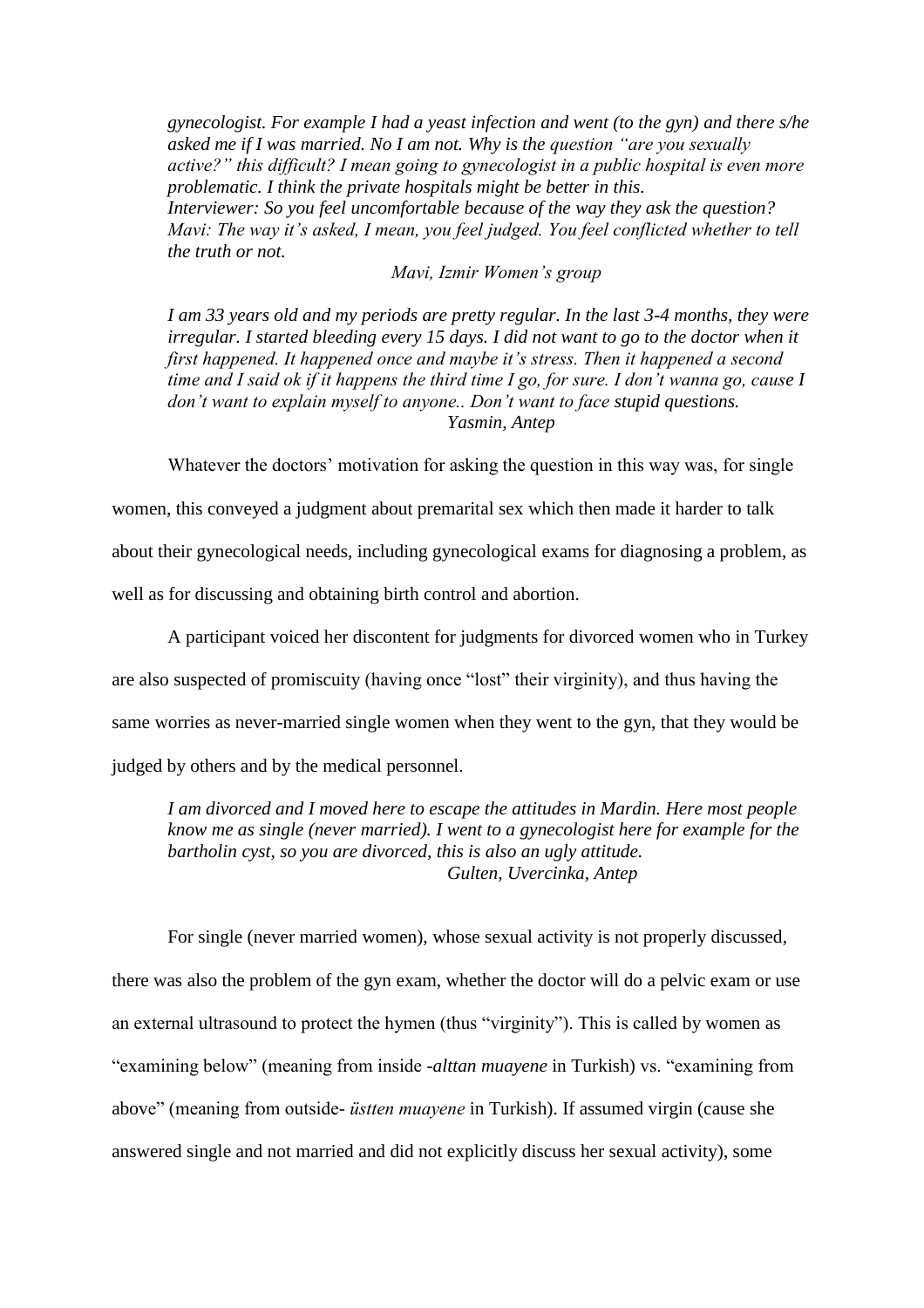doctors were reluctant to do a proper pelvic exam, which would be crucial for birth control

prescription and/or diagnosis of sexually transmitted infections and cancerous growth, etc.

*Ayşe: Here in Antep can the single women go to the gynecologist for birth control? Nilgün: no, can't go. Cause they would examine from below and how would they do that? (all laugh).* 

*Nilgün, Anne çocuk merkezi, Antep*

A lesbian woman recounted her experience with her FHC doctor who had an

heteronormative version of virginity and did not see a reason for or was reluctant to do a

pelvic exam.

*I had asked my family doctor about the Pap smear test, the cervical cancer and which age range has more risks etc. Then the virginity came up and I told him/her that I am gay. S/he replied that this would stay between us. So, setting this aside, I told him/her that I am sexually active and s/he is still imagining a sexuality based on penetration. I couldn't have him/her do a pap smear for 6 years. Not doing it. Not going to insert that speculum there. Interviewer: So, what is the sentence s/he uses to deny the test? Zehra: I guess s/he is seeing it as one is still a virgin.. Zehra, Izmir 1*

This shows that, alongside of single women, lesbian women in Turkey also face judgments (of their sexuality) and that both are invisible in the (public) system that did not adjust to their specific gynecological needs.

This judgmental behavior of medical staff towards single women and lesbian is not caused by neoliberal health restructuring, however, given the climate of increased conservatism, when doctors feel pressured not to perform abortions and even sometimes to talk about birth control to all women, the sexuality of single, lesbian, poor and minority (Kurdish women, Syrian and other migrant women, etc.) will be under more scrutiny. As we heard from the single women and poor women in our study, if they have the means, they prefer to go to private hospitals and private ob/gyns, to get non-judgmental care with more information and time per patient, and to obtain birth control and abortions. This means they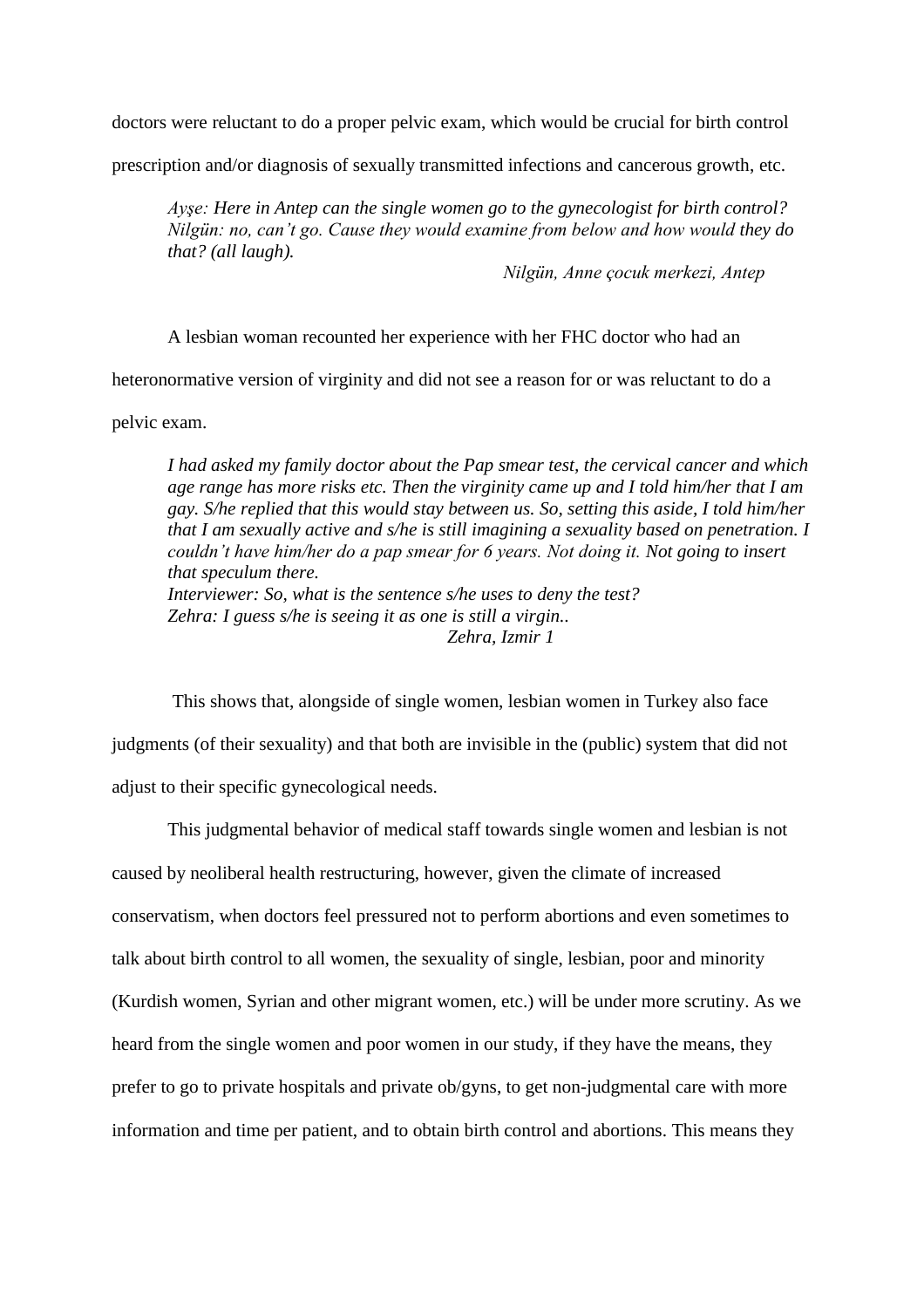will pay out of pocket and be indebted, instead of utilizing public services which is their right.

## **Being informed**

In Dayı's (2009) doctoral research, for women, being informed was an indication of dignified care. In Turkey, women's rights to being properly informed about their health, illness, any procedures, methods and side effects and being respected in their decisions are protected under patient rights and through the international agreements such as..

Item 15 of the Regulation on Patient Rights (no: 23420) states that "a patient has the right to request and obtain, in writing or orally, all information about his/her health, the medical procedures to be done on him/her, the benefits and possible side effects of these procedures, alternative treatment options, the results of rejection of treatment, the course of the illness and its results." Item 18 states that "the information is given, if needed through the help of translators, in a way that is legible to the patient, using medical terms as little as possible, in a clear way (dissolving patient's hesitations or doubts), politely and in accordance with the psychological state of the patient."

In our research, we found that women were not properly informed about a diagnosis, birth control methods or the procedures they underwent (e.g. gynecological exams, abortions, sterilizations, and procedures during birth).

*I was using the birth control pill and was smoking. So I asked the gynecologist (at the public hospital) if that was a problem. She told me as she took her purse from the hanger, that i was like a ticking bomb and could die any moment. I asked what she meant. She said if you smoke, you will not use it. Şule, Izmir 3*

*Interviewer : Why was it spiral and not something else? Dilem : Cause of my age, they did not give me the pill. I was 45-46 then. Interviewer :They did not tell you the alternatives , but just.. Dilem: I said that, I asked if there were other methods.. they said this was the best. Dilem, Okmeydani, Istanbul* 

*Once they were going to do a smear test at the public hospital. Without any prior information I went on the examination table. S/he asked "when is the last time you*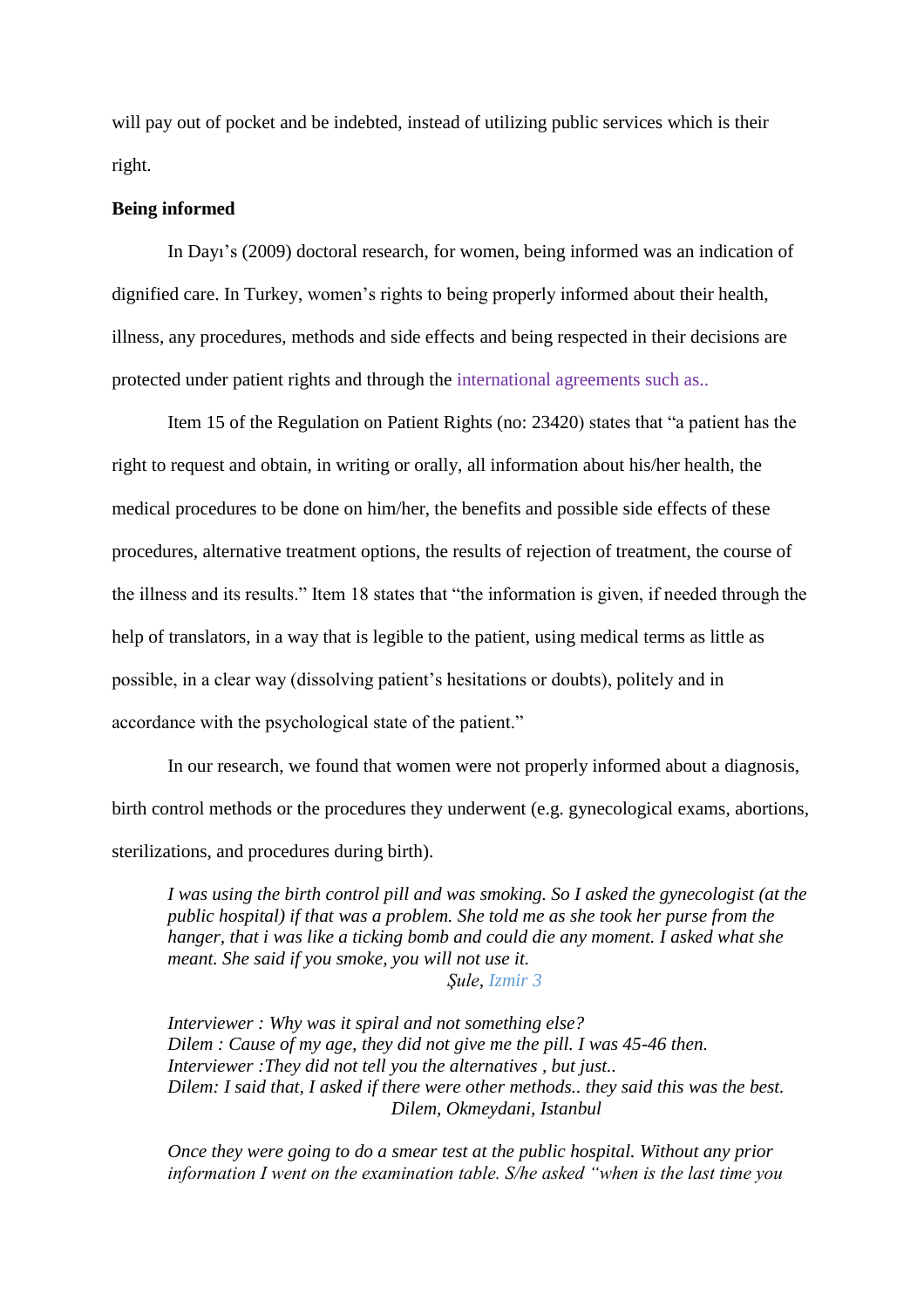*had sexual intercourse?", I said that it was yesterday. s/he said then we can't take it. There is no information provided. S/he should have asked that before. That was my first smear. Smear tests were new then.*

*Izabella, Izmir 3*

Young women who were having their first gyn exam were not informed either:

*Two years ago I went to the emergency service of the University Hospital. Uhmm I had used the morning-after pill, Norlevo. I had used Premen before and did not have a problem but with Norlevo this was the first time. My body starting reacting as if I was pregnant. I had nausea, disgust towards food and some substances. My head was spinning. Cause I couldn't deal with it any more, I went to the emergency care at night.. I was held there till 5 am. In the end I was sent to gynecological exam. There was a female doctor and her nurse, another woman. This is my first time on the gyn table and I am already in a difficult moment, but there was no explanation nor anything said to relieve me. I thought I was relaxed but apparently I tensed up without realizing it. She warned me by scolding me "enough now, don't tense up!" I left there crying. She put the speculum inside and turned and turned.. That was how I lived it and felt about it. I will never go to the public hospital. Because of this, I made up my mind that if I go again, I go to private care. Zeynep, Izmir 1*

Women were also not informed about their problem nor on the treatment applied:

*Diren: I mean you don't receive any information. You don't know. They look at you as if you need an exam then send you. There is no communication. You don't get much information from neither the nurse nor the doctor. So, it's as if they don't attend to you one on one.* 

*Nesibe: Sometimes the doctor treats you on his/her own and doesn't say "this is your illness."*

*Diren, Nesibe, Sumerpark, Diyarbakir*

And despite the fact that patient rights regulations state that the information needs to

be given in a non-medical way and via translators if needed, we found that illiterate women,

Syrian women (due to lack of sufficient translators) and Kurdish women (due to not being

able to communicate in their mother tongue) could not exercise this right fully:

*Nesibe: On my paper they wrote curettage. But I can't read or write. When I asked someone to read it, they told me you don't have an husband, why will you have a curettage?* 

*Interviewer: But curettage is not only for abortion. It also mean cleaning the womb. Nesibe: But it didn't say there the reason of the curettage and when I had someone read it they say "abla (sister), you had an abortion? Were you pregnant?" Nesibe, Diyarbakir*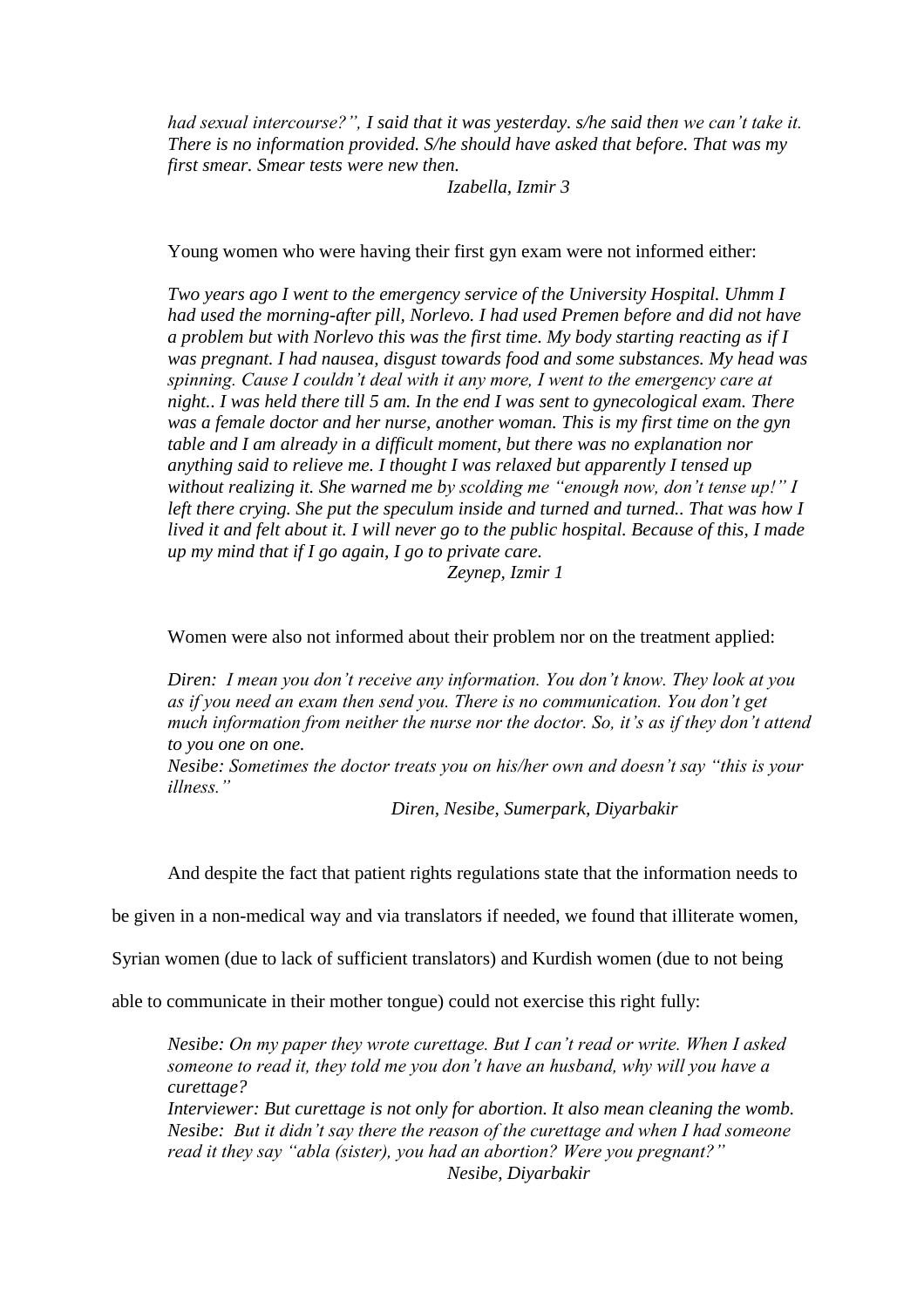*Havva: There is the issue of language. Already there is no proper informing and when they do so, they use medical terms and no one understands. If I look from the doctor's perspective, there is limited time and various pressures like you have to see so many patients in so much time. Maybe that's the reason but we need to find a solution for that too.* 

*Interviewer: For the language, so it can be Kurdish or Arabic..*

*Havva: I mean in Antep, it's hard to find people who don't know Turkish but if your mother tongue is Kurdish, it is not possible for you to master Turkish. You can communicate but comprehension is a different thing. My husband is Kurdish and he says that he thinks in Kurdish and translates it to Turkish to talk. For these women it is more difficult. How do you tell medical things.*

*Interviewer: Aren't there doctors who speak Kurdish?*

*Havva: I am sure they exist. But there is this policy, this is a forbidden language. S/he can't communicate with the patient in Antep public hospital. Maybe in a small place (Interviewer: in a family physician center) s/he will have to speak it, out of necessity. Otherwise can't serve.* 

*Havva, Antep*

Even more worrisome were the cases of procedures done without women's consent,

including sterilizations without women's consent and denying women sterilization access in

the Southeast of Turkey, all of which are violation of right to informed consent (Item 24 of

the regulation on patient rights) and to bodily integrity, thus double violations of the patient

rights and the constitutional right to bodily integrity.

*Mary: In the second exam, I said that I would like to have a smear test and she said "I am already taking it, right now." I had felt she was doing it. Interviewer: So she was taking it (the culture) without informing you? Mary: So, she did not tell me what she was doing. Like now I will do this in this way.. I mean some people are hesitant to talk, to discuss their problem, their sexual problems. I am the reverse. Like doctor and I had reversed roles. I told her very clearly. She did not ask me anything to expand on this. After I had the smear experience too, I was disturbed. I don't want to continue with the same doctor. Mary, Izmir 2*

*Misafir: They hospitalized my mom when we were in the village. They take her to an emergency operation. They take the signature from my father. They take her ovaries because of a cist. They send a message to them one day before telling them to come and what the price is etc. Ayten: Sterilization Interviewer: Which hospital is this? Misafir: This is in the public one. Then my mom goes to the private hospital. They research and find out that her ovaries are removed. My mom went into menopause, she was sick. It was a very bad situation.*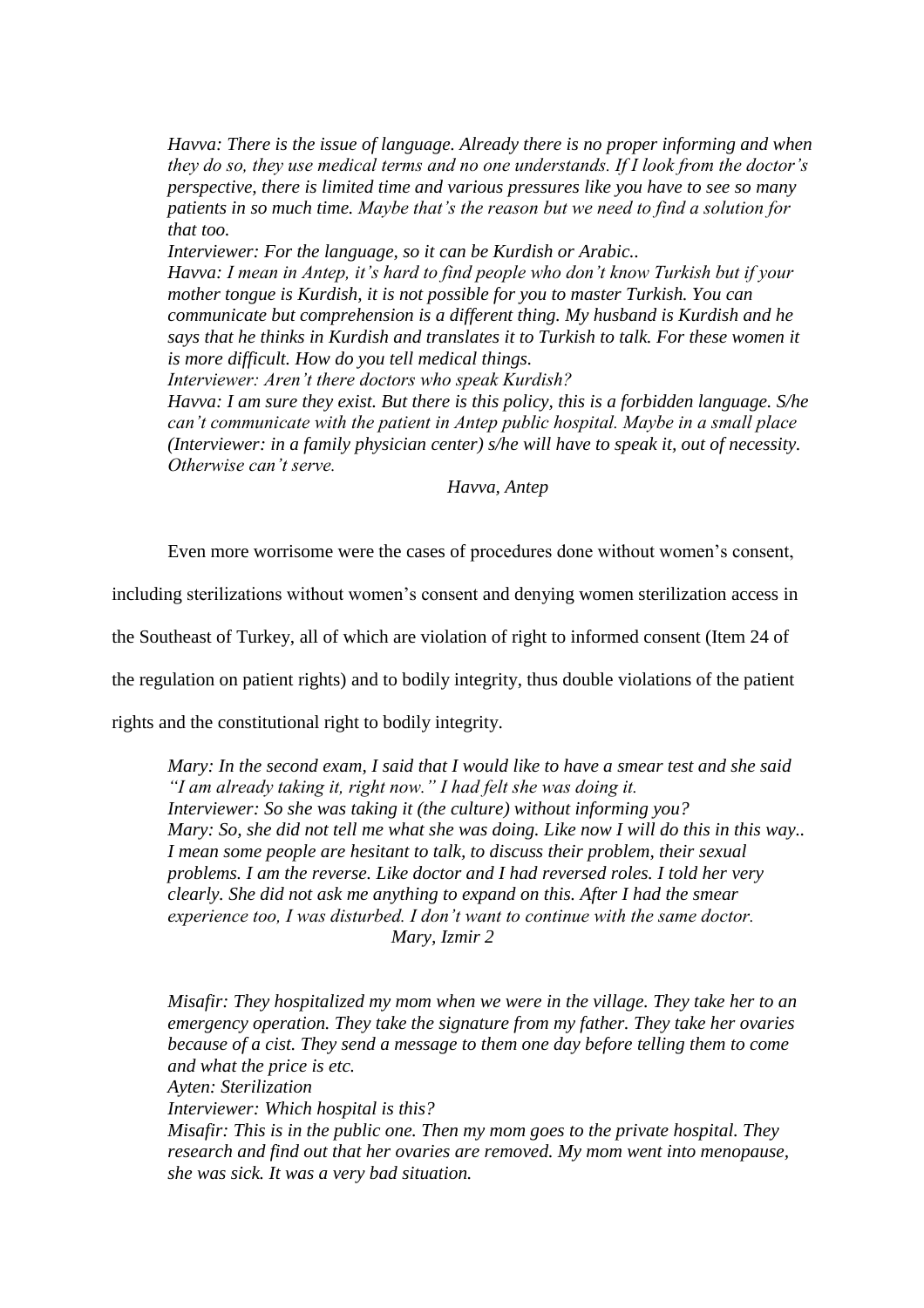*Ayten: My mom had tubuligation at age 32 after giving birth to me. Interviewer: Voluntarily? Ayten: No. The bleeding does not stop and her ovaries are damaged. Because my dad is a health worker and works in the same hospital, they explain to him "brother, you have 7 children, if we don't operate now she will come back in 2 weeks." She did not have early menopause. But if you don't treat it properly, it can lead to early menopause..* 

*Nesibe ve Ayten, Sumerpark, Diyarbakir*

*Xece: Perhaps because she had enough of children and did not want to give birth again, my mom had gone to the hospital and says she does not want any children. She fills out all the paperwork, procedures. My grandma goes to the doctor and talks to him/her, saying my daughter has a heart condition. If something happens to her I will sue you. Then, without listening to my mom, the doctor tears the papers, says I won't do your operation and sends her home.* 

*Interviewer : So the doctor goes with your grandma's words.. Xece : But the doctor had to ask my mom. Though if she asked her I wouldn't be born. Xece, Benusen, Diyarbakir*

Regarding the preceding violations of consent and bodily integrity in sterilizations, Gurkan Sert (date) writes that the clause in the Law on Population that requires husband's consent for abortions and sterilizations are violations of women's bodily integrity, since it disables her from making an autonomous decision on her body. We believe that the lack of informed consent (not taking the time to explain to the woman in a manner she would understand, aside from emergencies, asking her and not husbands or other family member, and respecting her decision) is a class-based phenomena of health care in general and reproductive care in particular. However, when the women involved are not only poor but also Kurdish poor women, as in this case, who have a memory of sterilizations, (Miki Suzuki), the lack of informed consent from the woman herself and applications of sterilizations become even more problematic.

These right violations on the right to proper information and consent did not start with the neoliberal health restructuring. They existed beforehand and continued up to current time through the new health system, with the addition of Syrian women onto previous vulnerable groups. Yet, with neoliberal health restructuring, a new rights violation was added to these: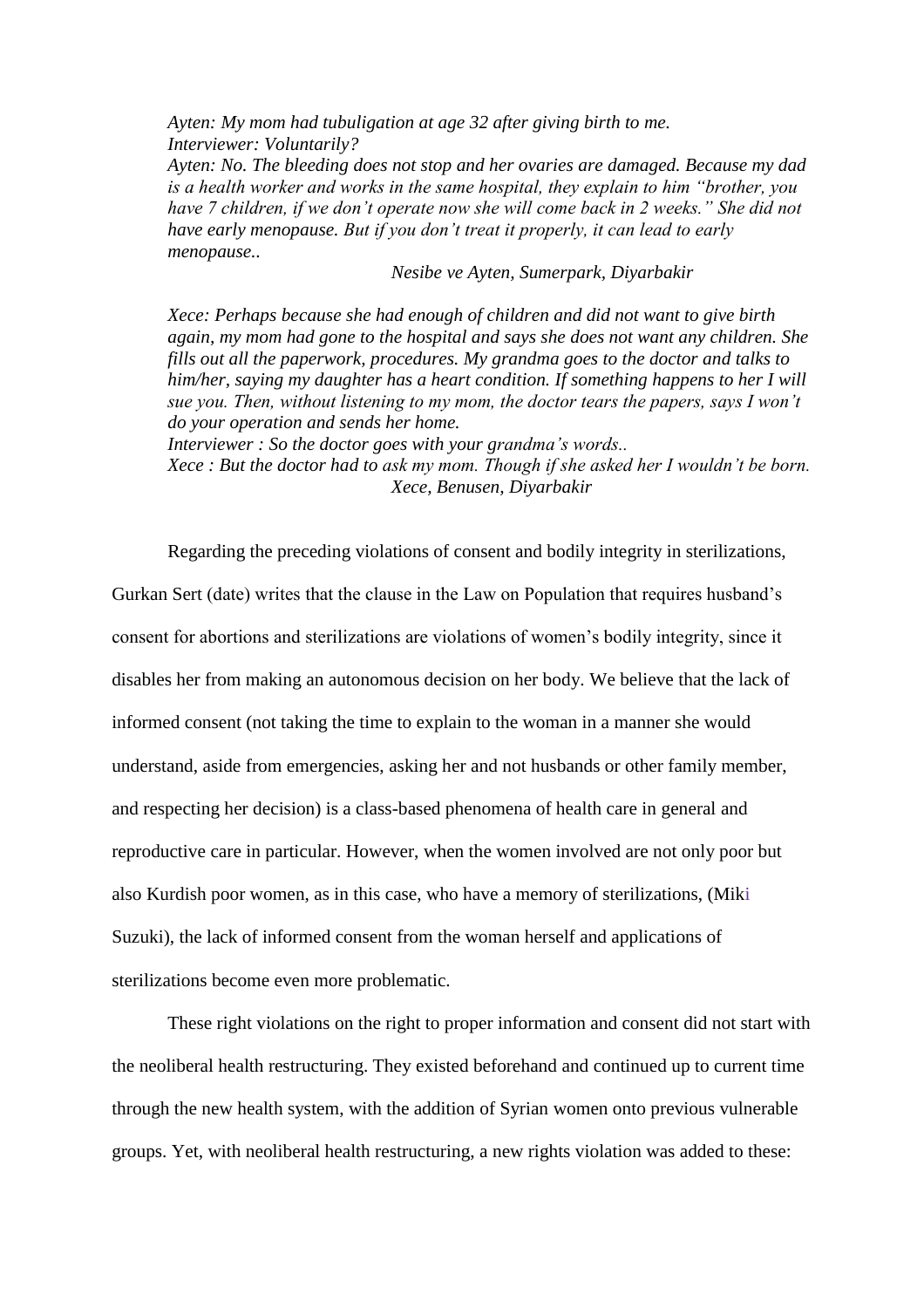the violation of women's right to sexual and reproductive counseling (called *family planning consultation* in the Turkish health system). Neoliberal health restructuring brought performance measures for both hospital and Family Health Center (FHC) workers. In the FHCs, physicians, nurses, and nurse-midwives are subject to performance measures in areas such as the rate of referrals, child vaccinations, and prenatal and infant follow-ups and can lose up to 20% of their salary if they do not meet their targets. Nonetheless, they are not evaluated for family planning counseling or contraception supply, including IUD insertions. Performance measures taken together with the digitalization of health data, the latter of which is another new measure of the new reform (discussed in more detail in Saluk's chapter in this volume), where mainly the nurses and nurse-midwives, more than physicians, do the labor of gathering and entering the data into the computer, culminated in both quantification (over quality) of care and ironically lack of efficiency for the staff, whose workload increased and became more cumbersome with added paperwork and computer work. 86.4% of health providers in our surveys stated that their workload had grown since the health reform.

As discussed in more detail in a previous paper (Dayi, 2019), we found that, the performance measures, together with the increased workload (caused by digitalization and the extra work required by performance measures), affected sexual and reproductive care by decreasing the quality of reproductive care provided and decreasing care itself that is excluded from performance measures. For example, the nurses and midwives we interviewed stated that they were unable to find time to offer sexual and reproductive counseling and that, due to a lack of training and work overload, they were not willing to insert IUDs. There was also a mention of lack of proper space for such counseling:

*Leyla: We need to tell how the condom is used. But we don't have a space for it. We talk to her in the corridor, here and there.. Interviewer: Do you have a model for showing how to put on the condom? Çiçek: No. We don't explain that much. It would be even useful to tell her what to do in case the condom breaks, there are those who have no information on that. Aa it broke, so they say there is nothing to do and they don't do anything. So, at minimum,*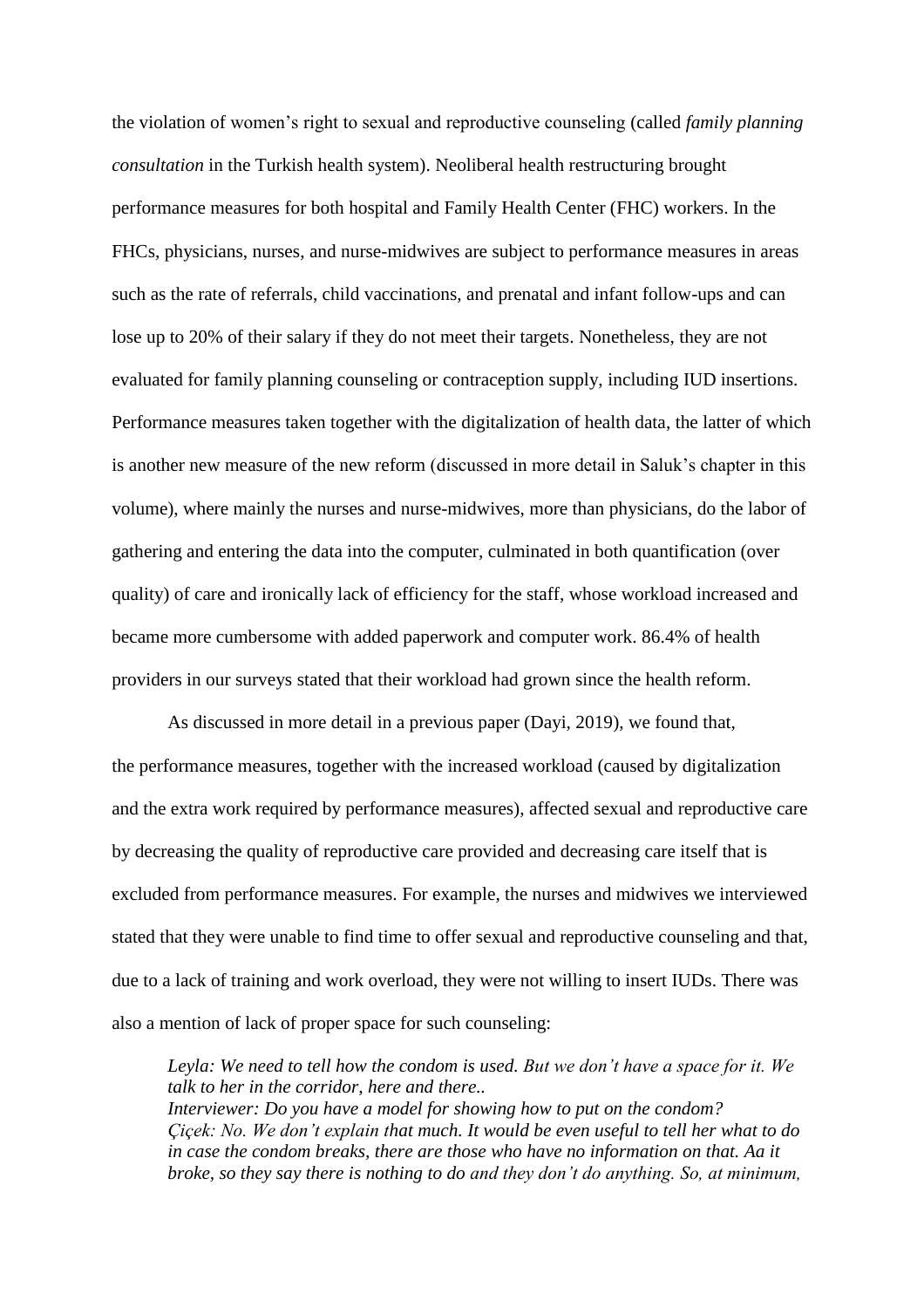*we can raise awareness on that but the doctor has a visitor in his/her room or a patient or a drug representative. There is always someone there. There is no counseling room. We try to talk with the patient discretely at the corridor. And she says I have to go, have something to do. Cicek, 40, Nurse, FHC in Diyarbakir* 

The quote above might be touching upon the new differentiation among the FHC's that was brought with the neoliberal reform. Under the new system, FHCs are divided into four categories (A, B, C, and D), with only A and B types having an additional room with an ob/gyn table. Having a general practitioner trained in intrauterine device (IUD) insertion can move a center from C or D status to B status. However, since it is the physicians, who are brought in this system into the role of entrepreneurs/managers and are responsible from renting the space, the type of the center will be based on their decision and financial responsibility. According to a report by UNFPA Turkey (2016) on access to family planning services and contraception, this differentiation has led to inequality in access to care, which we predict is related to decreases in IUD insertions and possibly in spaces where sexual reproductive counseling could take place, as mentioned in the preceding quote.

## **The right to Privacy**

In terms of the right to privacy, what continued from before were the violations of women's privacy during gynecological consultations with the doctor, gynecological exams, prenatal check-ups, cervical exams to determine stage of birth, and birth itself. These were stories about the doctor's doors left open after the consultation began, unrelated health personnel peeking in to ask something to the doctor or nurses during gynecological exams, having ultrasounds in spaces separated only by paravanes, women lined up and waiting for birth being checked for dilation one after another, more than one patient being in the same room awaiting exams or preparing for the exam, and medical students/assistants who were brought to the gynecological exam without previous consent of the woman. All of these took place in public hospitals.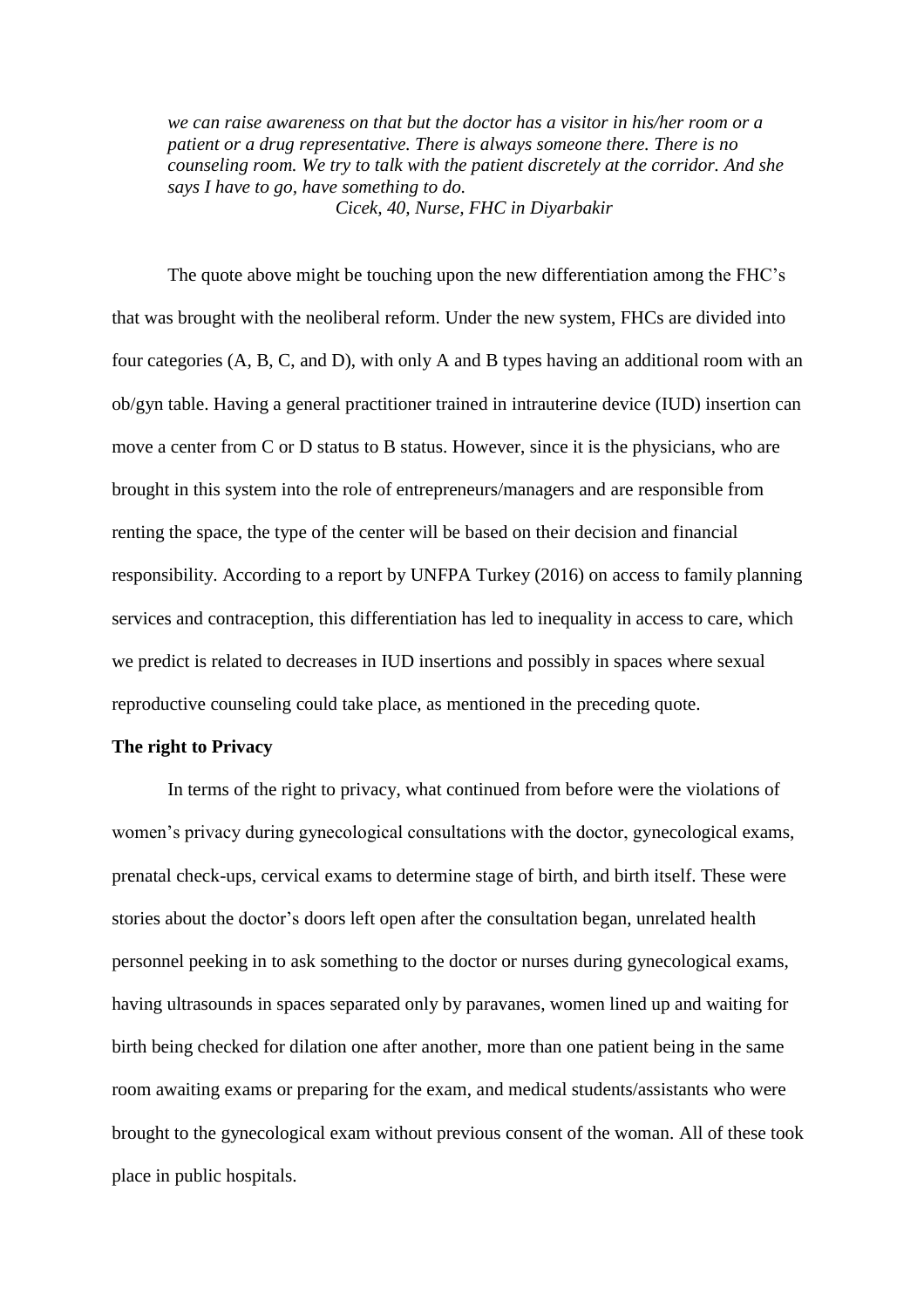*The only disturbing thing, for me and for other patients, was that with the doctor, enter the assistant students. We had talked about this with the people in the waiting room. I had been disturbed by this. After the gynecologist entered, s/he did not ask for permission for the entrance of the students. Privacy was not asked then. Zeynep, Antep*

*Interviewer: Were you alone when you entered the exam room or were there others? Rojda: No I was alone. But they were taking two patients at the same time. I entered when she exited. The one after me they took while I was inside.* 

*Interviewer: Where you had your exam was a separate section or? Rojda: Separate.* 

*Interviewer: the other patient heard what you were saying and you heard hers. How did you feel in such a place?*

*Rojda: I mean i did not feel comfortable. Cause I was hearing hers and she was hearing mine. The doctor was doing the exam very fast. I don't think I was able to tell much about my complaint. And s/he did not understand much cause s/he was as if let me examine this and move on to the next patient. I did not understand anything from what s/he said. Said come back but I did not go back cause I did not have a chance. Rojda, Benusen, Diyarbakir*

*For example for many women to be in the same place in birth hospitals. I think that is a disgusting treatment. I mean I lived it (as a child) with my mother. Many women, I mean to see that as a child. It was 13 years ago, at the birth of my last sibling, was a trauma for me. You pass women one by one, all lying there ready for birth and you are shocked.* 

#### Cilek, Uvercinka, Antep

*I mean we went to the public hospital, they took us to the birthing ward. There, women are lined up lying on stretchers next to each other.. Sometimes a curtain between them, sometimes not. They all scream, cry. The ones passing by, nurses or the birthing ward doctor, they all finger them. What? Why? To check dilation, how many centimeters.. Ask first, ask permission, make her comfortable. I had taken my aunt to there cause I was working there and I was ashamed to be working at a place like that.* 

#### *Mary, Izmir 2*

*Azra: I had gone 3 years ago. For an abortion. To the birth hospital. It was 3 months of pregnancy. They told me your baby is dead. Had died in my belly. There was no caring there, and everyone saw everyone when they were examining a woman. Interviewer: So, they took you to the birthing ward for abortion? Azra: Yes Interviewer: Were there curtains? Azra: One had curtains, the others did not.* 

*Azra, Malumat, Antep*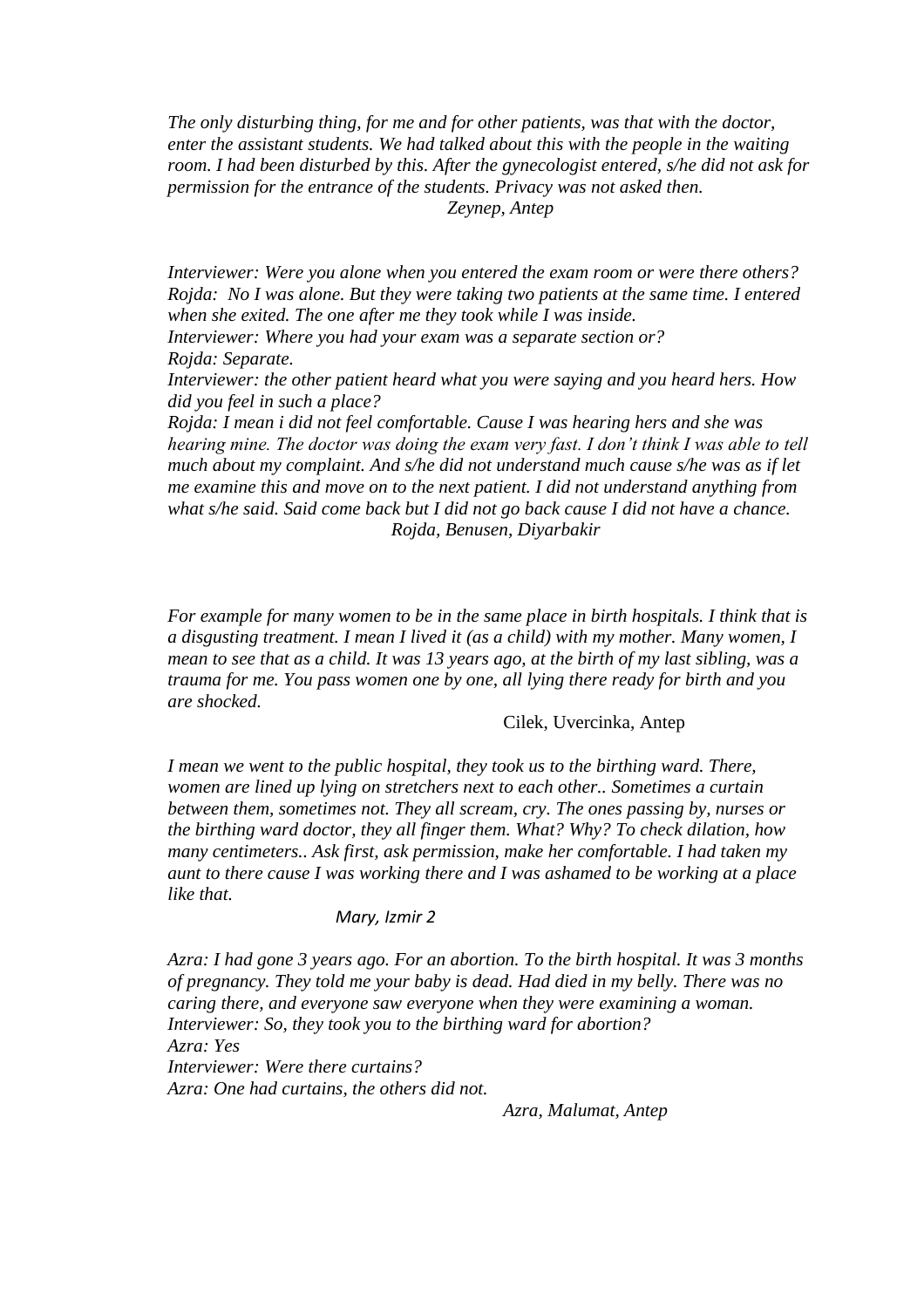In terms of privacy, in addition to these continuing violations of privacy, there were new violations of women's privacy through sharing her pregnancy results with her partners or family. In the community health centers *(sağlık ocağı)* that were in place before being transformed into FHC's, staff were still responsible from prenatal follow-ups and vaccinations. However, when performance measures were brought onto these follow-ups with a risk of salary (and job loss) for not reaching the targets, FHC personnel insisted on reaching all women of reproductive age registered to them, especially pregnant women. This included calling or texting the phone numbers they had in their files. The introduction of digitalization of data and related invasions of privacy as they appeared in the media, are discussed in detail in Saluk's chapter in this collection. In our research, we also found evidence of such invasions including giving test results in person to the father and sending the result of a woman's gynecological blood test to her husband.

*Ebru: I had finished highschool and had a cold. I was in bed and the community center was located below. My dad and I went and they did tests and gave me a prescription and sent me back. Then my dad went to get the lab results and the results said I was pregnant.* 

*Ebru: Then my dad and said Ebru, what is this? I said I don't know. He tells my mom to come and ask me.* 

*Interviewer: Oh my god, this is terrible. He could have killed you if it was a different man.* 

*Ebru: then my mom came and asked me.. She said I know there is no such thing but what does this mean? I said I don't know.. there is nothing..Then my dad went there and they tell him it's the wrong results. If I had today's perception, I would have sued them.. My parents did nothing. The case was closed like that. Ebru, Sumerpark, Diyarbakir*

*I don't know about that but it happened to a close friend of mine, it was difficult days for her. She wasn't pregnant but her menstruation was not regular but she was afraid of the blood test. Cause a couple of weeks prior one of our friends experienced it. She was married. A test she had done in gynecology went to her husband as a text. So my friend was afraid that the blood test results would go to her family. If she had urine tests, it was always positive. And she was sure that she was pregnant.* 

*In the university hospital there was a similar event a couple of years ago. Another university student, has a gynecological exam and the family is informed in a message. We saw it in the public hospital too. See it in public hospitals.* 

Mavi, Izmir 2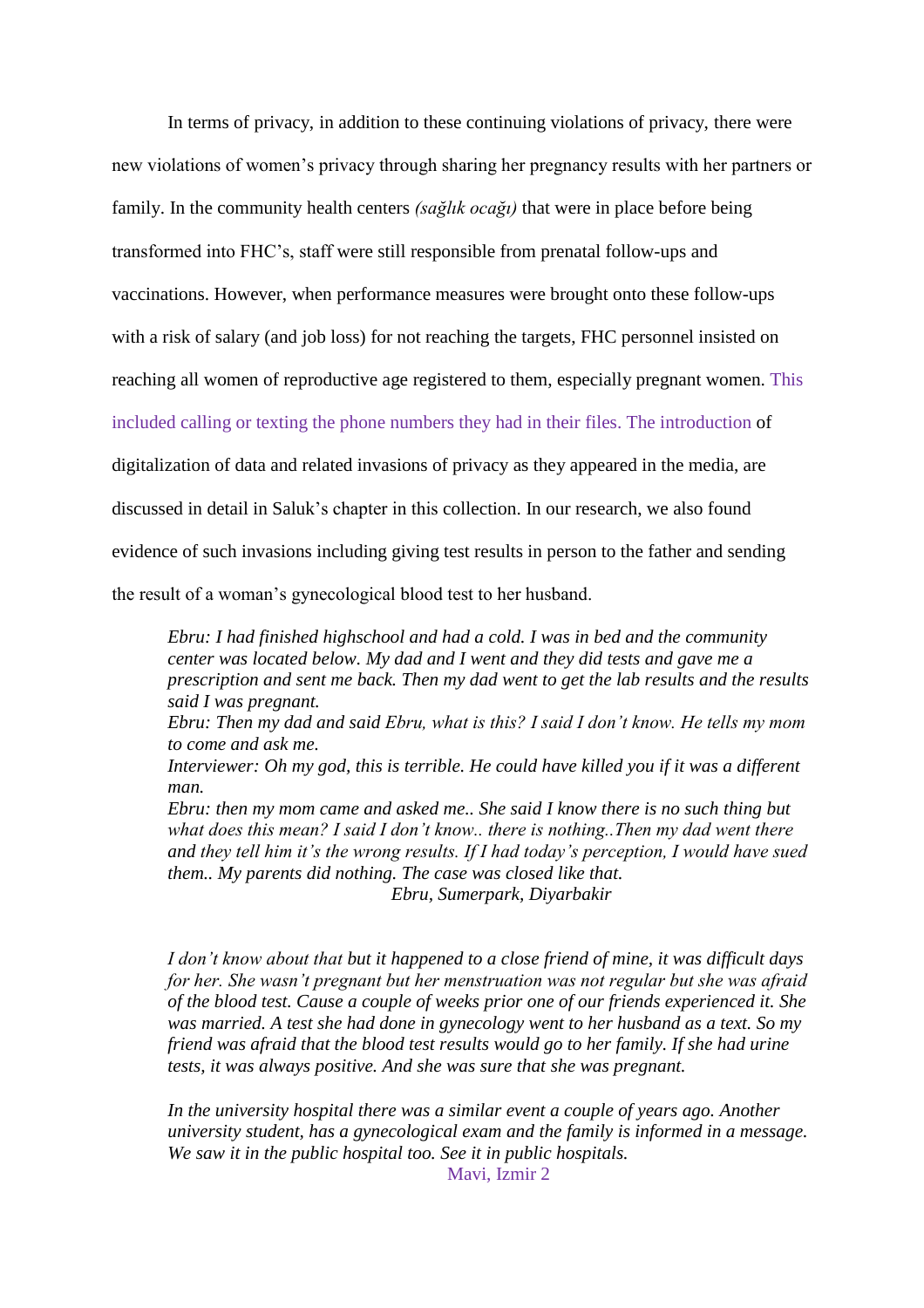These are serious violations of women's rights, which could lead to violence against women, including death by family members of single women, and prevent a woman from making a decision about her pregnancy, independent from her husband or family. She might be forced to abort or keep a pregnancy that she does not want. In these ways, these new violations enabled through the neoliberal bureaucratic mechanisms of surveillance on women's bodies as well as the work of FHC workers (who are also women nurses and nursemidwives), go against both the right to privacy, safety and to bodily integrity.

# **Gynecological Violence**

In our research, we found that there is widespread violence against women, which we are calling here gynecological violence. This ranged from mistreatment of women, disrespectful behavior, demeaning remarks, insults and scolding to physical violence (e.g. slapping the woman's belly, utilizing the speculum in a very harsh way inside the vagina during an exam, etc).

*I did all of my births (in Gaziantep) as C sections and I was knocked off in all of them, so I did not see anything. I though the tending in the after-care was very little. For example, they tried to make me stand up after the birth, to have the bladders work. I couldn't get up and fainted. I remember the nurse pulling my ear and saying come on.. I was half-awake but I remember that my ear was pulled. Zeynep, Antep*

*Kübra: For whatever reason, both the doctors and the secretaries are like that.. you ask something and at the second question, they tell you to go away. I mean they take your signature, you leave but you come back for a second question and they scold you.* 

*Kübra, Anne Cocuk Merkezi, Antep*

*Müjgan: I witnessed something when my aunt went for birth. A woman was birthing right next to her and I don't know if it was a nurse or the doctor but she slapped the woman. They were yelling at her. It was many years ago. (Interviewer: here in Antep?) no in Diyarbakir.*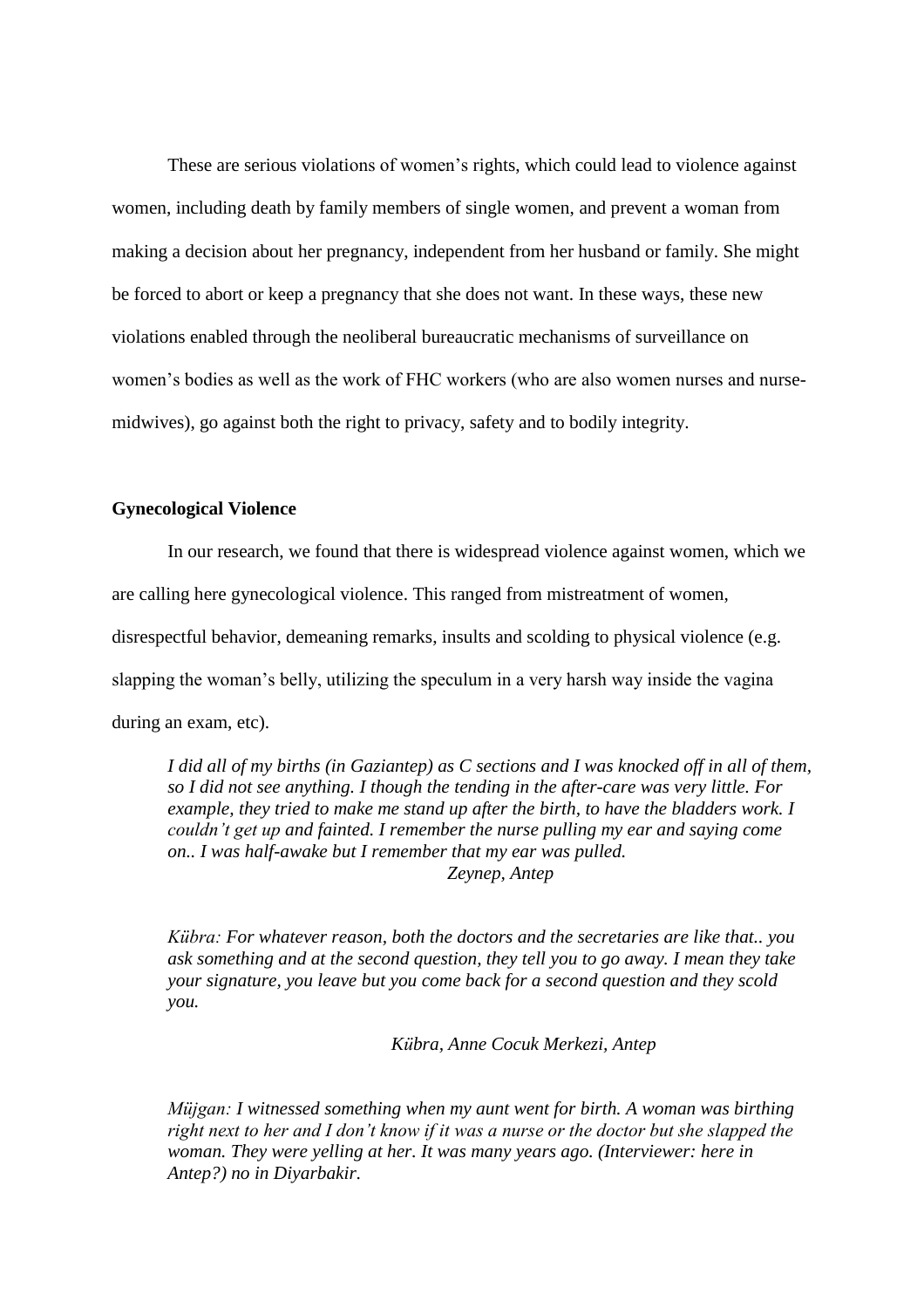#### *Müjgan, Uvercinka, Antep*

*Rojda: We hear a lot of violence against women from nurses during birth, insults etc. Like they say that "it was ok when you layed under your husband and now you scream when you have the contractions." Our daughters I law tell these things. They really offended them then.* 

*Beritan: Or they ask you for example why you have too many children. As if they are the birth registry. They bring the woman to these conflicting situations. None of your business!* 

*Interviewer: So, this talk still exists ha?*

*Beritan: Yes yes.*

*Çiçek: Yes, especially in public hospitals. In the private ones, they are a bit more careful.*

*Rojda, Cicek, Beritan, Benusen, Diyarbakir*

*I had gone to the public once, for yeast infection. I had smear test done. Then I was disgusted cause there was an infection there. So I thought it's easier to go to the public where I was. It was a woman gynecologist. She took two tools in her hands (speculum). I said that is too thick. She said "aa didn't you give birth vaginally?" I said I had C sections and these look too thick to me and I am quite scared. She wanted me to sit on exam chair, in a very hurried manner. She put it inside and the way she did it I tensed up involuntarily. She told me why do you tense up and slaps my belly. I told her "look I am in pain, you put this in very roughly" .. then she had it in and she moved it back and dorth and said ok you can get up. She was in a hurry. Firuze, Izmir 1*

*Izabella: For example I had an acquaintance. Her contractions began. She went to the hospital. It's the public hospital and people go in and out of the room. She said that she was disturbed by all this. They tell her to go then, that people are not fond of your thing (meaning vagina), they send her out. Interviewer: Is this health personnel? Izabella: No, the doctor.* 

*Izabella, Izmir 3*

*Izabella: I had it (IUD) placed 10 years ago. And they caused a huge deal when I wanted to remove it before its (expiration) time. They said you are harming state's property. You have it placed for 10 years and take it out in 5. I was really humiliated then. I am afraid now to go have it removed. Interviewer : This was at the community center?* 

*Izabella: Yes*

*Izabelle, Izmir 3*

These experiences of rights violations (in terms of mistreatment, verbal and physical

abuse, including denying care), have continued from before the health reform to current

times. It is sad for all of us, feminist scholars, practitioners and activists, to know that this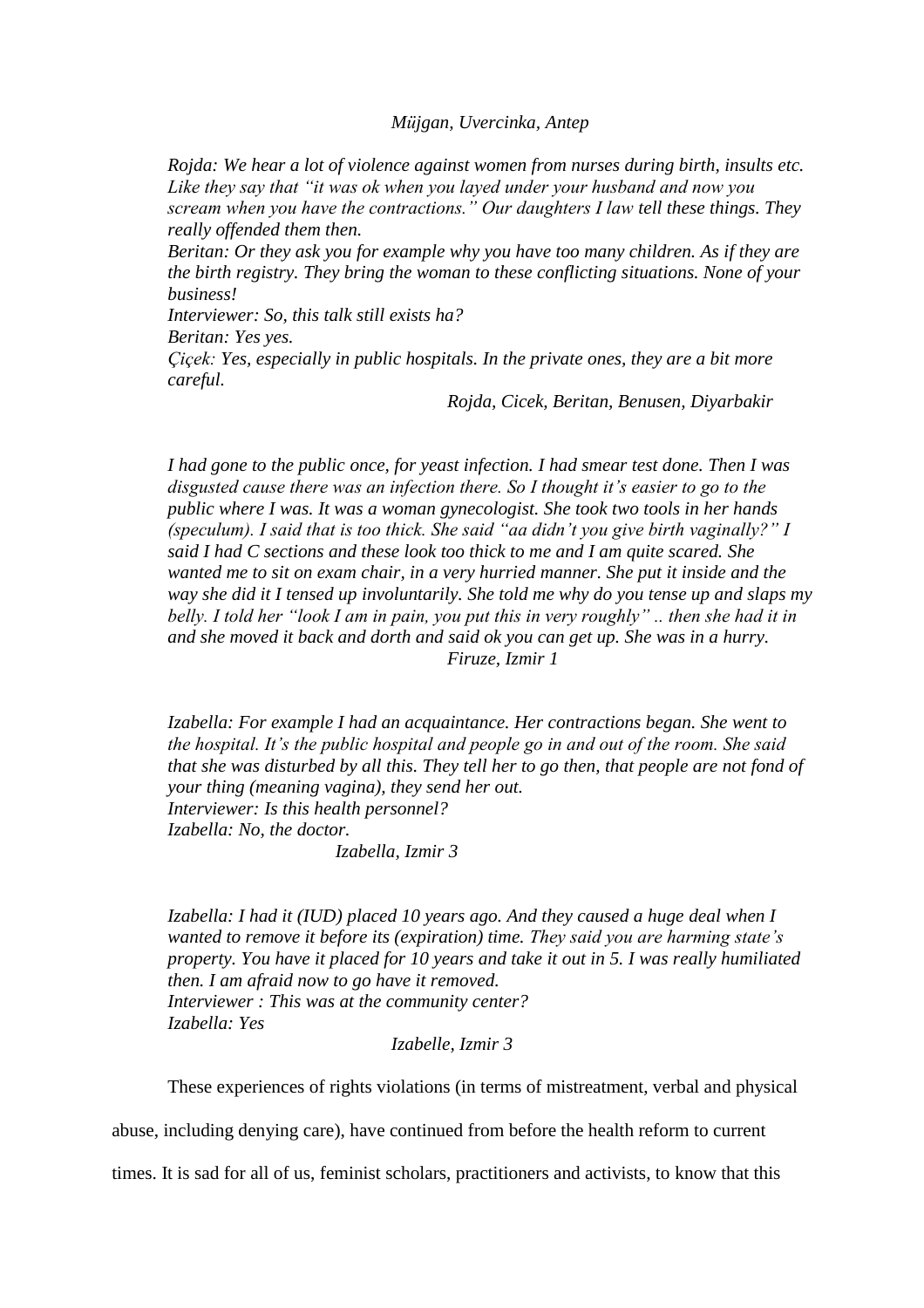patriarchal abusive/violent behavior in the medical system, by both male and female providers, towards mainly poor (and young) women who utilize the public sector, have not changed over the years. They show that women's right to dignified care (as discussed in Dayı's dissertation and as protected by both patient rights and in international agreements in Turkey) are not respected. Item 39 of the regulations on patient rights is called "Respect for Humane Values and Visit" and states that all health personnel should treat patients, their relatives and visitors in a polite, friendly, compassionate way and provide appropriate information on the time of the procedures, how and why it will be done, explaining the reasons for any waiting period. The experiences of violence described above are clear violations of humane treatment of patients. They are also violations of international agreements such as

In addition to these continuing violations, we witnessed new forms of gynecological violence that resulted from neoliberal health restructuring and conservative pressures. As will be discussed in the next section, the decrease in access to low cost birth control and abortion services in the public sector (contraception in FHCs and abortion in public hospitals) lead to women having to decide to change contraceptives, pay out of pocket to access contraception and abortions from private sector and experiencing unintended pregnancies as a result of lack of contraception (and abortion). In CEDAW General Recommendation no. 35, denial or delay of safe abortions and forced continuation of pregnancy are considered gender-based violence (Item 18), with which we agree.

In our research, we also had a few examples of women being told that they will only be allowed 4 C-Sections.

*Kübra: On the right to have children, after the third child, at the 4th, they ask you at the hospital, how many children you had.* 

*Nilgün: And there is this, for example if we had C sections, they say that we have only 4 chances. Is that true? Wherever I went to the doctor, they said that the C section limit is 4.*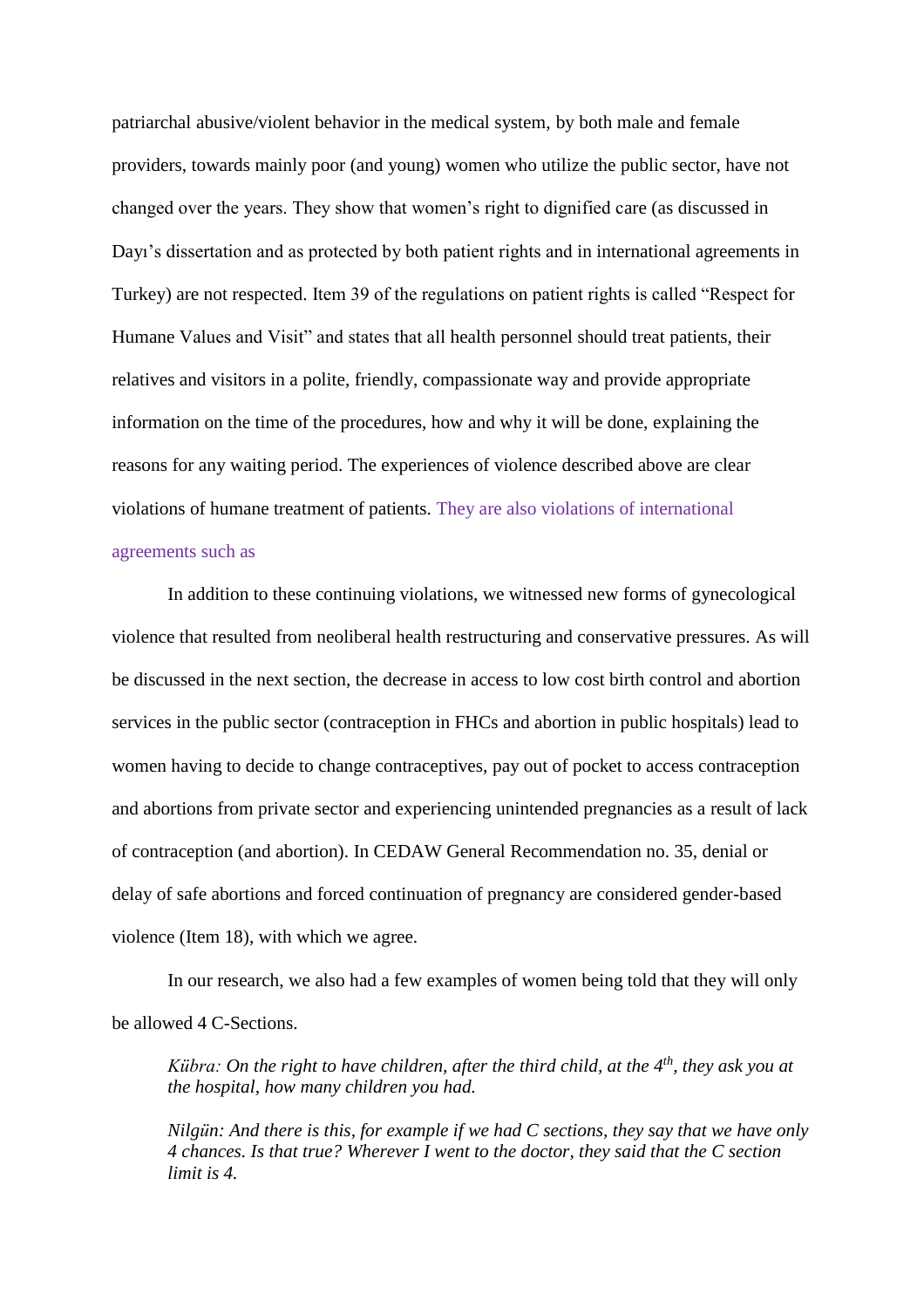We also heard from women who were denied C-sections, whose ob-gyn insisted on vaginal births instead. This might be a response to the pressures on ob/gyn's who work in the public hospitals through the new "C-section law," as described in more detail by Topçu in this volume.

*Meryem: In birth, it wasn't choice for example. Now they push everyone for normal birth. They don't take you to C sections unless there is a risk. I lived this with my daughter. I had pain for 5 hrs. They didn't take me to C-section. 3 a.m. in the night my daughter's heart was stopping, they hurried me to C-Section. So, I don't have a right to choose. Interviewer: when did you give birth? Meryem: 3 years ago.* 

*Meryem, Yenikoy, Diyarbakir*

# **The right to (accessible) contraception and abortion for all women**

As mentioned briefly before in the discussion of sexual-reproductive counselling, in our research we witnessed a decrease in IUD provision due to the exclusion of birth control provision (including the provision of condoms, pills, injections, and IUDs) from performance measures, lack of proper training in IUD insertion and removal and lack of time from increased workload (of follow-ups required by performance measures and those of digitalization of these data). In addition to these neoliberal mechanisms with its market measures (of efficiency, performance, etc.) introduced in bureaucratic ways (increased paperwork and computer work), another bureaucratic mechanism that we found to impede women's access to contraception were periodic problems in the supply of contraceptive methods to FHCs by the city health ministries. In all of the cities where we conducted our research, women and providers mentioned these periodic irregularities in supply. The result is the violation of women's right to free contraception at the primary level, which leaves women with the options of paying out of pocket (becoming indebted), changing to another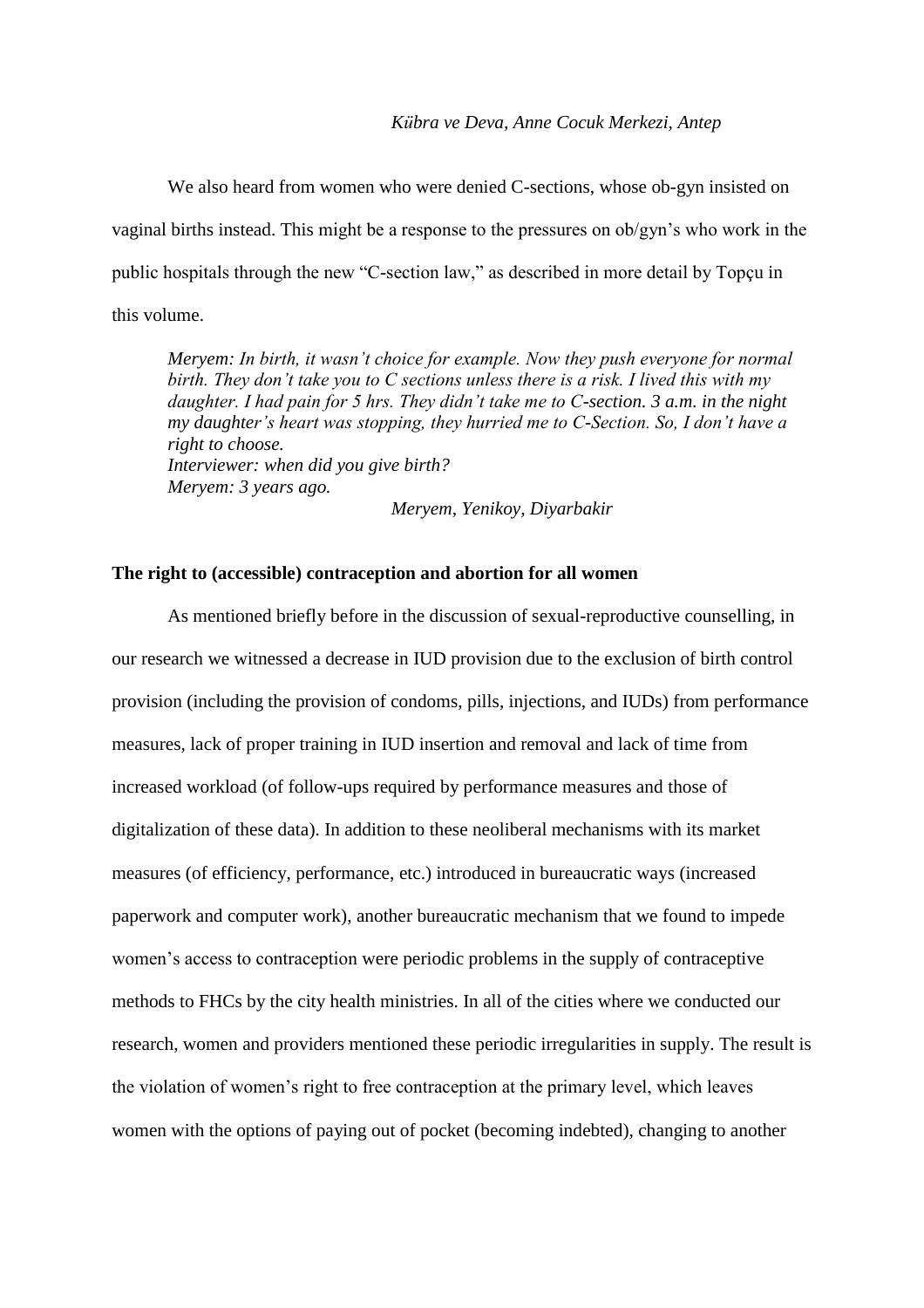contraceptive method available at the FHC or a hospital nearby, or continuing an unwanted

pregnancy.

*Fatma: Last year, we had nothing for four months except for the injection. Anonymous: Most of the time the ministry buys it but it doesn't come to us, waits there. The municipality doesn't inform us. There is a waiting. It's a two-way problem. Problem emanates 80–90% from the ministry.* 

*Interviewer: Okay, so when there is nothing and the woman comes and asks for a method, what do you do?* 

*Ayse: They become pregnant. Because you know the pill in the pharmacy is 18 lira. They can't buy it. They can buy as much as they can from the pharmacy, otherwise they become pregnant.* 

> —Fatma (female), age 29, nurse; Ayse (female), age 37, midwife; anonymous (male), age 43, physician, A-type FHC, Diyarbakir

*There are those who get pregnant. There was no pill for a while for example, and we saw many women who got pregnant and gave birth to their whateverth number child.* 

—Habibe (female), age 42, physician, B-type FHC, Izmir

*Zehra: In 2008, there was a commnutity health center below us and nurses from there said that women could access condoms and pills from the centers. But a bit later, there was no emergency pill or birth control pill.* 

*Elif: The nurse in my family health center told me that she fits IUDs, but that her physician does not know it. Told me she can fit me one but I know they don't provide condoms anymore.* 

*—*Focus group with women, Izmir

*Interviewer: Is the IUD placed in FHCs here? Havva: In some but not all. Interviewer: How about injected contraceptives or condoms?* 

*Havva: That might be changing according to location of the center. Some have it but some say they have problems getting these and forced the budget and have their unit buy these ... They say at meetings that they have much difficulty when the supplies are finished.* 

—Focus group with women, Antep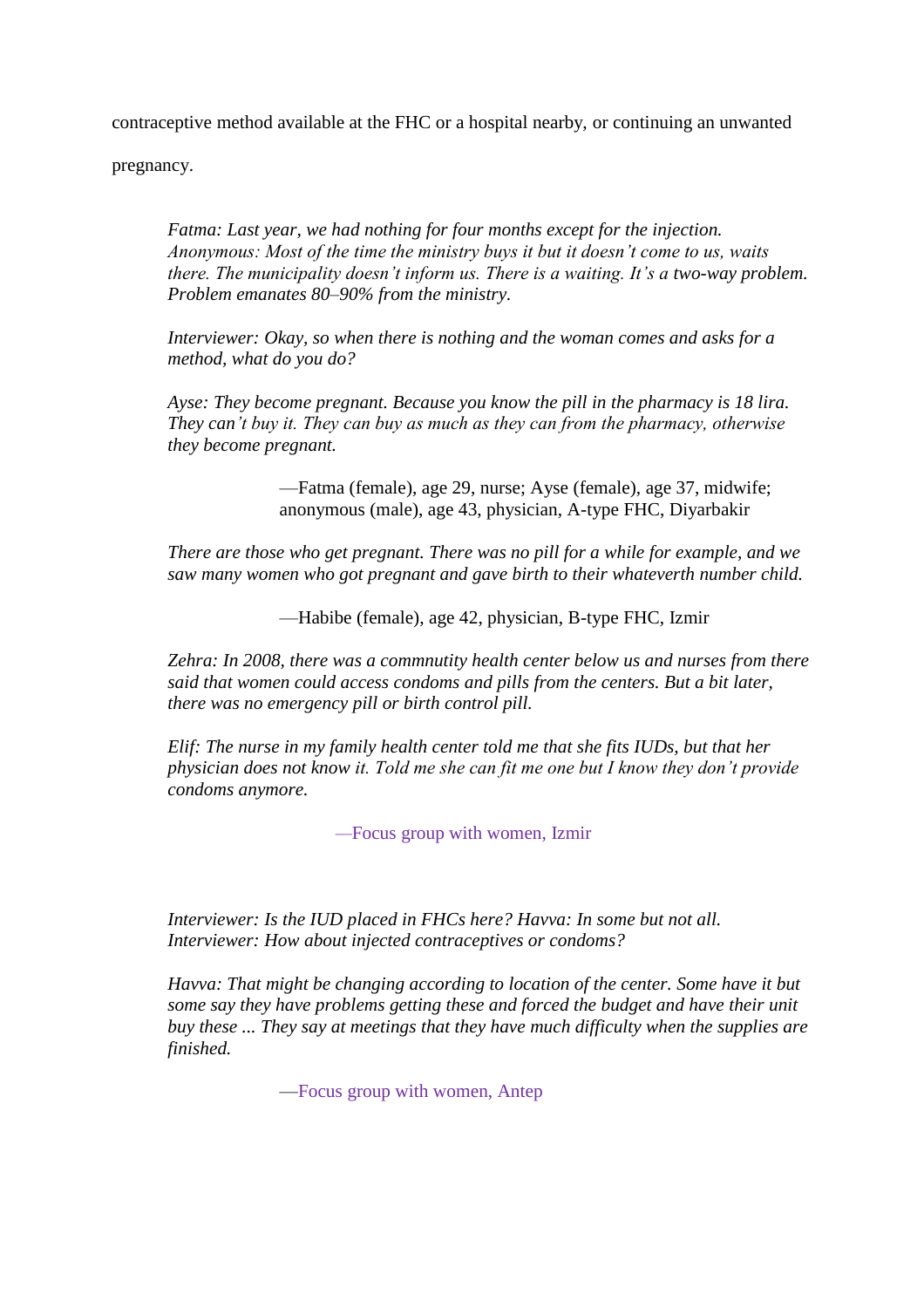In our focus groups, we asked both providers and women about abortion and birth control access in their cities since the health reform. We were surprised to learn that not only most of the women but also most of the health providers were confused about the legal status of abortion. Some thought it was banned while others were not sure whether the legal time limit had been shortened. To us, this showed that the conservative discourse that started with Erdogan's remarks in 2012 that "abortion is murder" was successful in muddying the waters and creating confusion on the legal status of abortion, as well as pressure on providers, without actually changing the law. The decrease in abortions in public hospitals throughout Turkey was documented in a recent survey of state hospitals and teaching state hospitals by Kadir Has University. Our findings also showed that abortion has become more difficult in public hospitals in recent years due to service rejection and to requests by providers that the pregnant woman obtain her husband's or parents' consent:

if we can collect money, we send the women [we work with] to private hospitals. When there is no husband, the public ones reject them anyway. In the private, there is resistance as well. I have been doing this job [working at a women's shelter] for seven years. For the last three years, we have had serious difficulties about this [accessing abortion]. The number of kids we give [for adoption] to protection services is too many. There are many pregnant women coming to us, ending their pregnancies and returning home. They have no other way of hiding their pregnancies. Why couldn't you abort? "I had no money." But this is a public service. But if it's recorded in her social security, anyone can access it and now they inform the husbands, parents, by text message ... So, she has no other option.

# —Elif, women's focus group, Izmir

Meryem: In public hospitals now, they don't do it [abortions] if there is no problem [medical necessity].

Zeynep: I went and said I do not want this pregnancy, went to the birthing hospitals. They said go bring your husband, he signs and we do it ... And I was scared.

# —Women's focus group, Diyarbakir

As previously discussed, single women already find it difficult to obtain

gynecological care, birth control and abortions in Turkey, especially in the public sector. Igde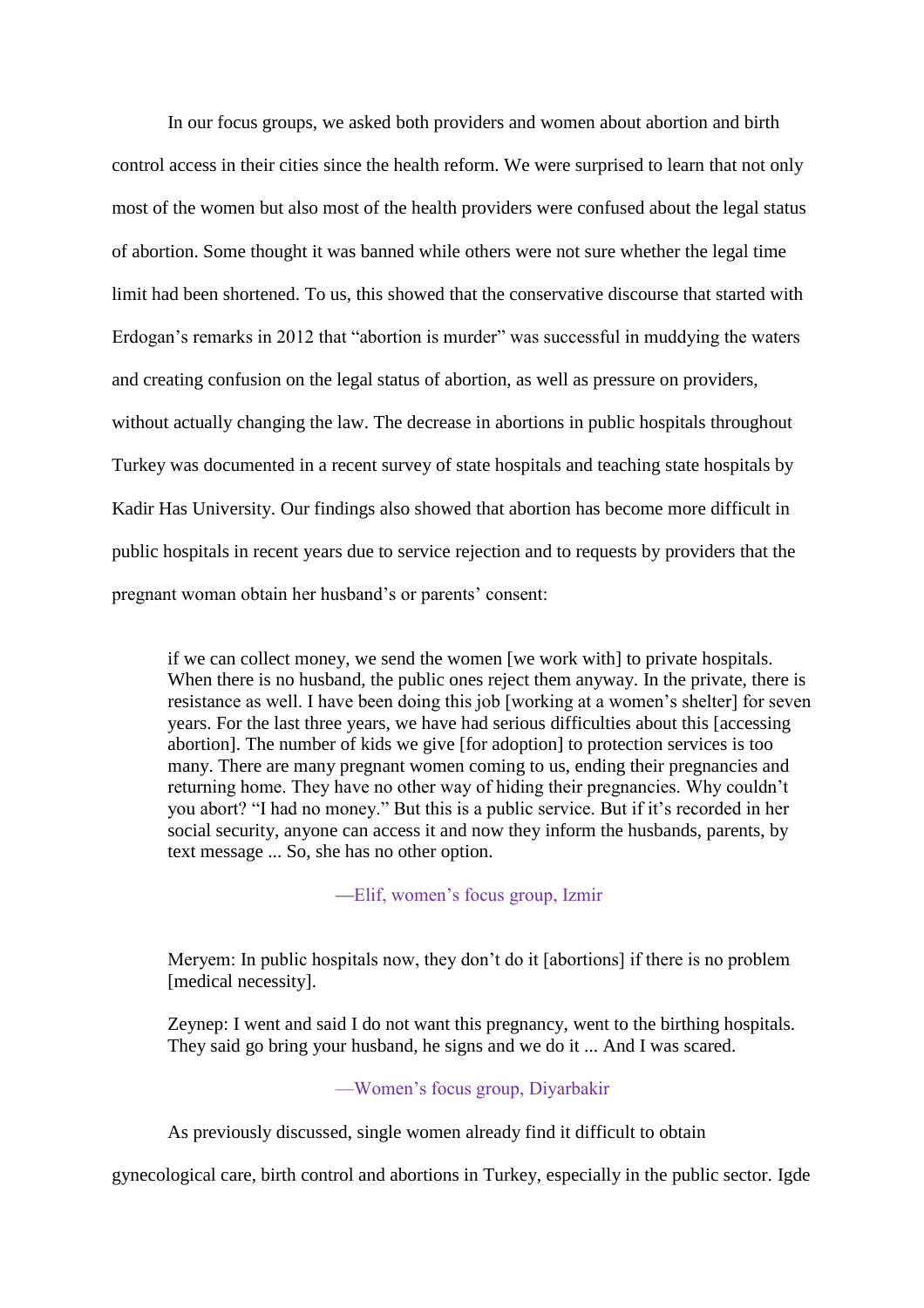et al. point to how the legal restriction of abortion provision to ob/gyns and to general practitioners who work under the supervision of ob/gyns contributes to urban-rural inequalities in access to abortion since rural areas lack ob/gyns. Given the climate of conservative and patriarchal care, where some providers do not feel comfortable talking to or treating single women, these new conservative pressures, together with the existing limitations of the law itself, will disproportionately affect poor women, young single women, and rural women, who will be forced to pay out of pocket for contraceptive and abortion care, to seek unsafe abortions, or to carry unwanted pregnancies to term.

Under the ICPD Programme of Action, states are expected to take all necessary measures to secure access to health care, including sexual and reproductive health care. The U.N. Sustainable Development Goal on gender equality (Goal 5.6) also includes stipulations for the granting of universal access to sexual and reproductive care, including abortion access, stating that governments should not limit access to abortion on cultural or religious grounds. And CEDAW requires governments to attain gender equality in health care, including family planning services (art. 12), to secure adequate access for rural women on family planning counseling and methods (art. 14(b)). The decrease in access to contraception and abortion in Turkey through neoliberal and conservative measures reflects a violation of all these rights, imprisoning the women in her body for unwanted pregnancies, which as said above is a form of gender-based (gynecological) violence.

#### **Conclusion**

In this chapter, focusing on women's experiences of gynecological visits, birth control and abortion care and birth in the public system (in hospitals and FHCs), we discussed the state of sexual and reproductive rights in contemporary Turkey. We found that (young) single and lesbian women are not visible in the reproductive scene, that their sexuality is not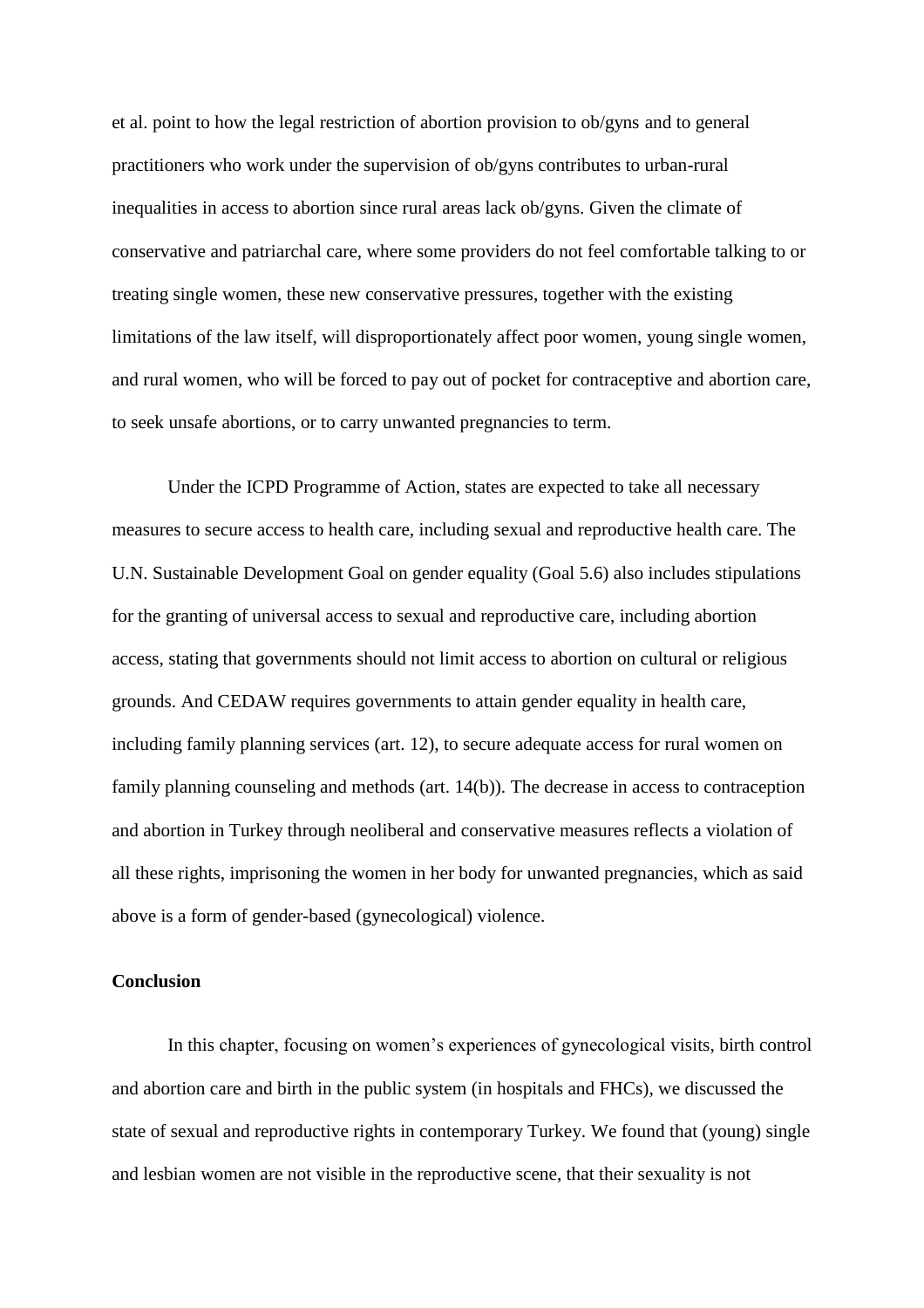accepted and thus accommodated for, especially in the public health system. While this is not a new situation, we expect that it might worsen in the increasingly conservative climate of Turkey, which includes increased pressures to health providers, on birth control and abortion counseling and provision.

We discussed existing violations on the right to be properly informed, including in non-medical language and in one's mother tongue with translation if needed, a problem which disadvantages women who are illiterate, and belong to minority groups (i.e., Kurdish women and Syrian migrant women). The decrease in the access to sexual and reproductive counseling was a new rights violation in this area, that was brought by the health restructuring and conservative pressures and policies (e.g. pronatalist policy). It was through the exclusion of counseling in performance measures, increased workload (and thus less time and willingness to provide counseling) and lack of space that led to nurse and nursemidwives' inability to continue with this service.

And, while there were already serious problems with the right to privacy and gynecological violence, new rights violations were added to these such as sending women's gynecological information to husbands or fathers, and the decreased access to birth control methods in FHCs and abortion services in public hospitals.

We discussed how the present state of sexual and reproductive rights reveal multiple violations of constitutional rights to health care and bodily integrity and patient rights to nonjudgmental, dignified care where one receives proper information, gives informed consent and is guaranteed privacy and confidentiality. We emphasized that in addition to these internal documents, Turkey's commitment to international agreements such as the ICPD, U.N. SDGs and CEDAW are also violated through failing to guarantee women's access to sexual and reproductive rights and increasing the already existing gap among women in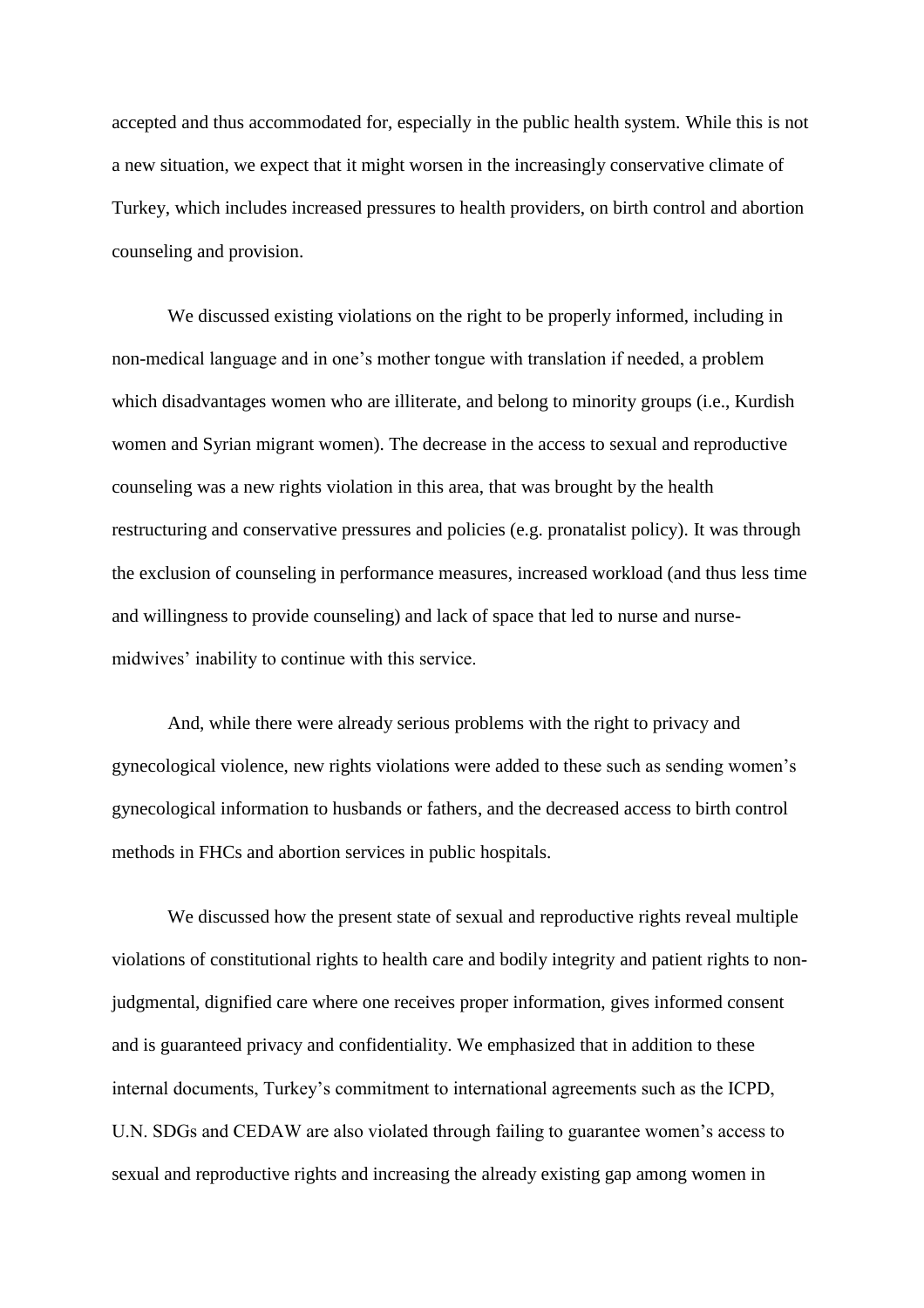accessing this care. With the decrease of birth control and abortion services in the public sphere, more women are forced to switch to pharmacies, private hospitals and private ob/gyn's for obtaining contraceptives and abortions. This means the poor (and young single women) will have to pay out of pocket and/or will carry out unwanted pregnancies if they can't afford private care. This is a double violation of her right to (free or low cost) public reproductive care and to her bodily integrity. The switch from public to private sector in contraceptive care (especially in tubaligations, pill, and the condom) and the dominance of the private sector in abortion care (62% of all abortions) is noted in the latest Turkish National Health Survey (TNSA, 2013). The dangers of lowering public health spending and implementations of privatizations without securing affordable costs on women's health care is also mentioned in the Bejing Platform for Action, Paragraph 91 which reads:

In many countries, especially developing countries, in particular the least developed countries, a decrease in public health spending and, in some cases, structural adjustment, contribute to the deterioration of public health systems. In addition, privatization of health-care systems without appropriate guarantees of universal access to affordable health care further reduces health-care availability. This situation not only directly affects the health of girls and women, but also places disproportionate responsibilities on women, whose multiple roles, including their roles within the family and the community, are often not acknowledged; hence they do not receive the necessary social, psychological and economic support.

Although many of the rights discussed in this chapter are protected by international agreements, which are monitored both by the state (that periodically submits reports on the targets) and by independent women's organizations and platforms in Turkey (that produce shadow reports), the rising neoconservatism and the authoritarian turn are creating obstacles in these independent feminist monitoring efforts. 2019 Policy Position Paper by the Beijing+25 Women's Platform Turkey discusses the alarming state of (worsening) gender inequality in the country at every area (from education, labor, and health, to migration and politics), while displaying the increasingly conservative and authoritarian measures to erode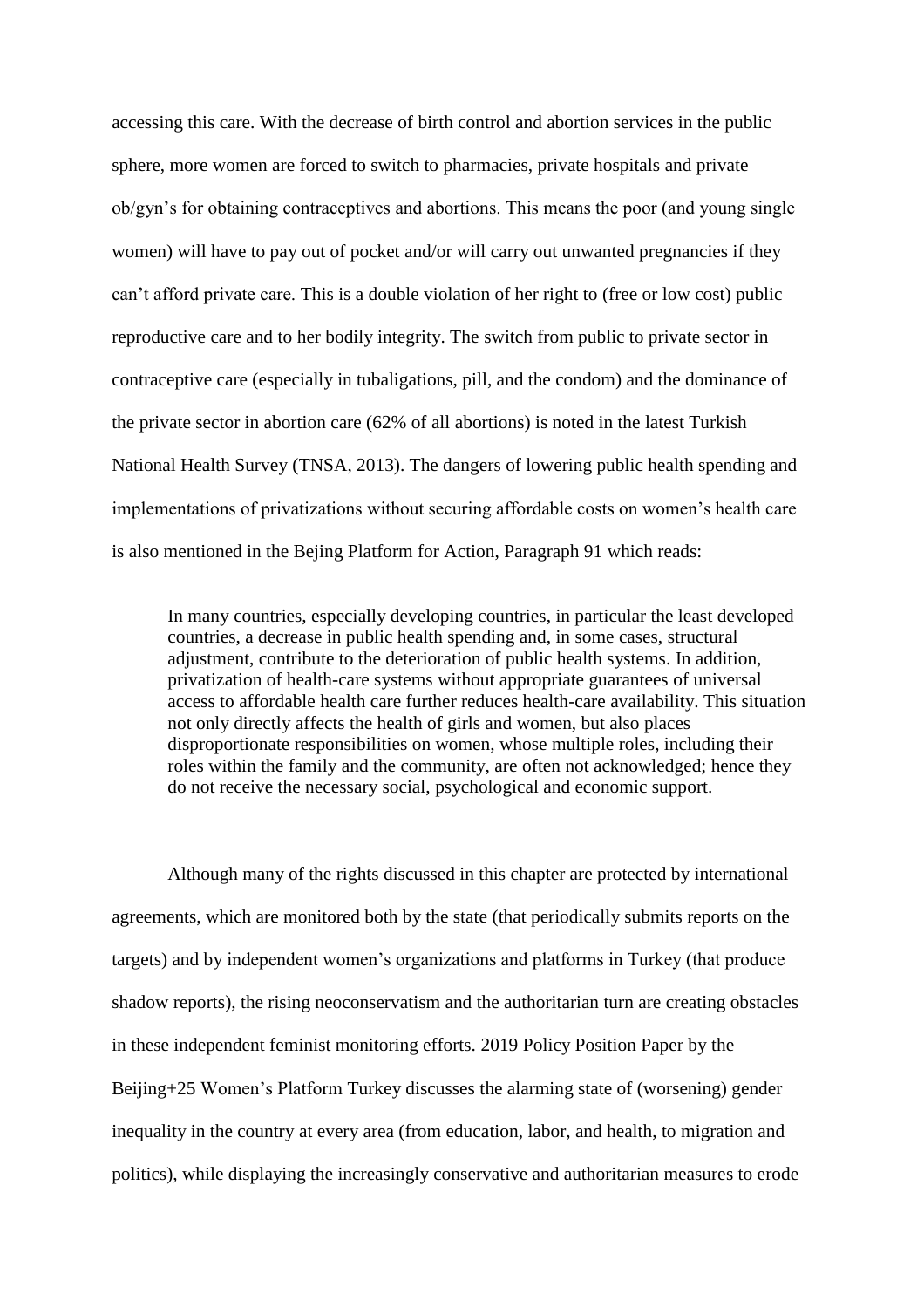existing women's rights in Turkey through direct government actions like the abolishment of the State Ministry on Women and Family, and relocation of issues regarding gender equality and women and girls under the Ministry of Work, Family and Social Security, arresting of 28 female co-mayors who were elected to cities with Kurdish populations, the shutting down (under the State of Emergency Measures) of 370 civil society organizations, including 11 women's organizations and 43 women's centers in municipalities, and the banning of all activities of the LGBTQI+ organizations for two years until April 2019. We can add here the most recent March 8 walk in 2020 Istanbul, which the government tried to ban and the police raided. The report states that, shrinking democratic spaces for feminist action also include constraints put on international monitoring appeal bodies on gender equality. It is stated that although there still are international monitoring appeal bodies on gender equality and human rights, such as CEDAW, GREVIO or HR Cttee (Human Rights Committee), it is rather difficult to consider them as fully independent bodies, since it is the state/parties that nominate and elect these experts. In Turkey, this was experienced most recently (in 2019) when the Turkish government did not nominate and elect Prof. Feride Acar (the previous President of the Committee and the candidate of women's organizations) for the GREVIO Committee that monitors the Istanbul Convention. The Bejing Platform Report further reports that the only intergovernmental one, the UN - Commission on the Status of Women (CSW), where governments meet every March in New York and take decisions on women's rights and gender equality policies globally, has closed its doors to women's NGOs during the recent years. Furthermore, as in many places including the U.S. and Turkey, governments increasingly establish their own NGOs (i.e., GONGOs: Governmental NGOs) and pretend to work with civil society. The report finishes with a call for a new decentralised international independent body for women and women's NGOs that will both conduct truly independent monitoring of gender inequality and also respond in meaningful ways to urgent needs. This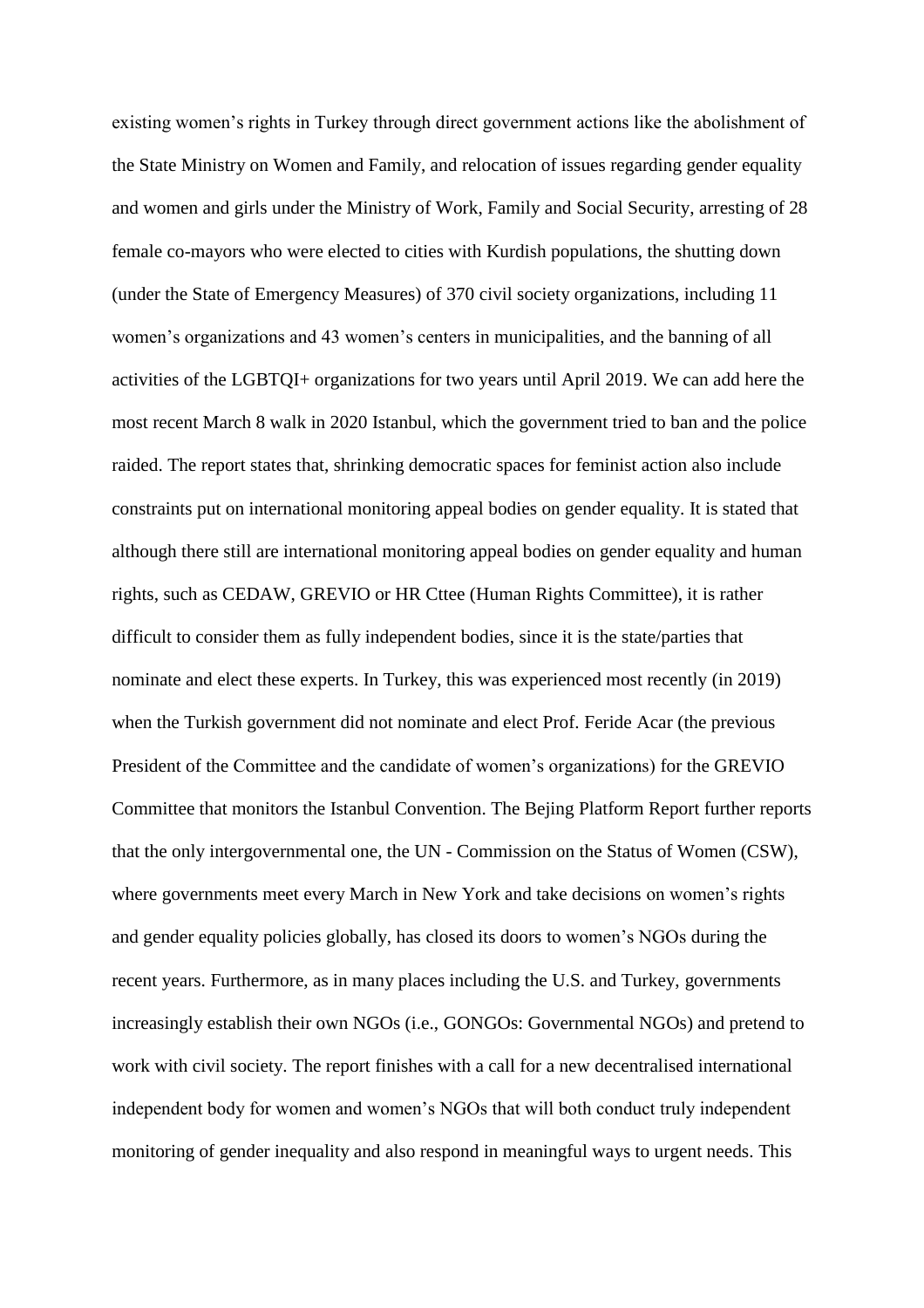state of affairs from the women's NGO scene, adds to the macro-level of neoliberal health policies and reproductive rights. It reminds us that for a true protection of women's sexual and reproductive rights in Turkey (and elsewhere), it is important to be aware of neoliberal health restructuring as it is situated in neoliberal globalisation (*the debt economy* as Lazaratto calls it) with its neoconversative and authoritarian arms, to be able to formulate meaningful local and global feminist responses to it.

## **References**

Acar, F. & Altunok, G. (2013), The 'politics of intimate' at the intersection of neo-liberalism and neo-conservatism in contemporary Turkey, *Women's Studies International Forum, V41*  14-23.

Ağartan, T. (2007), Sağlıkta reform salgını, in Ç, Keyder, N, Üstundağ, T, Ağartan, & Ç, Yoltar (eds.) *Avrupa'da ve Türkiye'de Sağlık Politikaları: Reformlar, sorunlar, tartışmalar*  İstanbul: İletişim Yayınları pp. 37-54.

Agartan, T. (2012), Gender and Health Sector Reform: Policies, Actions, and Effects in S. Dedeoglu & A. Y, Elveren (eds) *Gender and Society in Turkey: The Impact of Neoliberal Policies, Political Islam and EU Accession*, I.B. Tauris pp. 155-172.

Aksit, E. E. (2010), Geç Osmanlı ve Cumhuriyet Dönemlerinde Nüfus Kontrolü Yaklaşımları, *Toplum ve Bilim* 117: 179-197.

Artiran Igde, F., Gul, R., Igde, M, and Yalcin, M. (2008). Abortion in Turkey: Women in Rural Areas and the Law, *The British Journal of General Practice 550/58* : 370-373.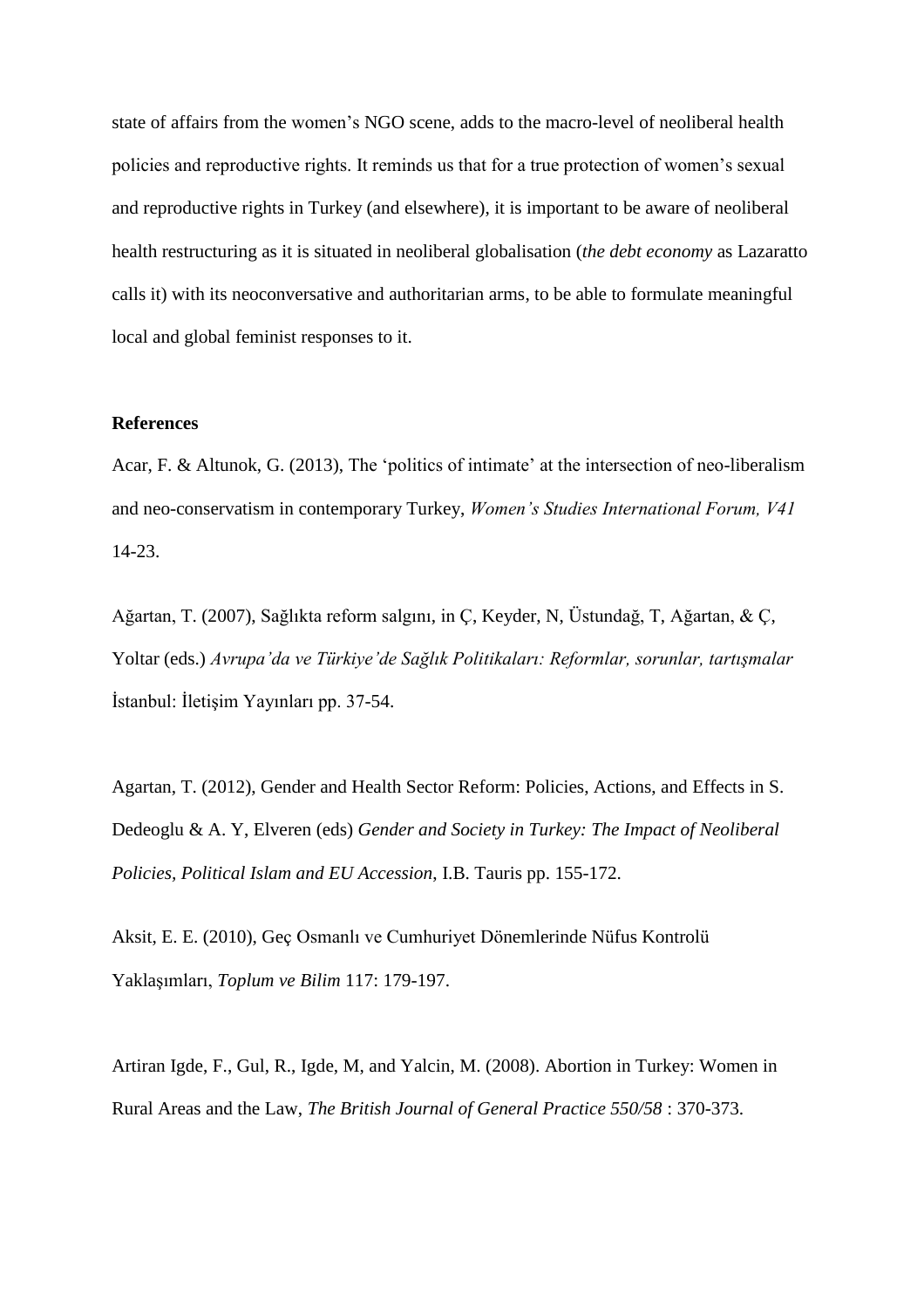Balsoy, G. E (2015). *Kahraman Doktor Ihtiyar Acuzeye Karsi: Gec Osmanli Dogum Politikalari*, Istanbul: Can Sanat Yayinlari.

Beijing Declaration and Platform for Action -The Fourth World Conference on Women (1995). Accesible at **[https://www.un.org/en/events/pastevents/pdfs/Beijing\\_Declaration\\_and\\_Platform\\_for\\_](https://www.un.org/en/events/pastevents/pdfs/Beijing_Declaration_and_Platform_for_Action.pdf) [Action.pdf](https://www.un.org/en/events/pastevents/pdfs/Beijing_Declaration_and_Platform_for_Action.pdf)**

Beijing+25 Women's Platform -Turkey (2019). *Policy Paper by Bejing+25 Women's Platform Turkey.*

Biyoloji ve tıbbın uygulanması bakımından insan hakları ve İnsan Haysiyetinin korunması sözleşmesi: İnsan hakları ve biyotıp sözleşmesinin onaylanmasının uygun bulunduğuna dair kanun (2013). Kanun no: 5013. Accessible at:

<https://www.tbmm.gov.tr/kanunlar/k5013.html>

Bugra, A. & Keyder, Ç. (2006), The Turkish Welfare Regime in Transition, *Journal of European Social Policy* 16/3: 211-228.

CEDAW: Convention on the Elimination of All Forms of Dis-crimination against Women, 1979. Available at https://www. ohchr.org/EN/ProfessionalInterest/Pages/CEDAW.aspx. 36.

Dayı, A. (2009), From power to safety and respect: the changing meaning of empowerment in women's reproductive health care in the U.S., *Fe Dergi V* 1(2): 55-70.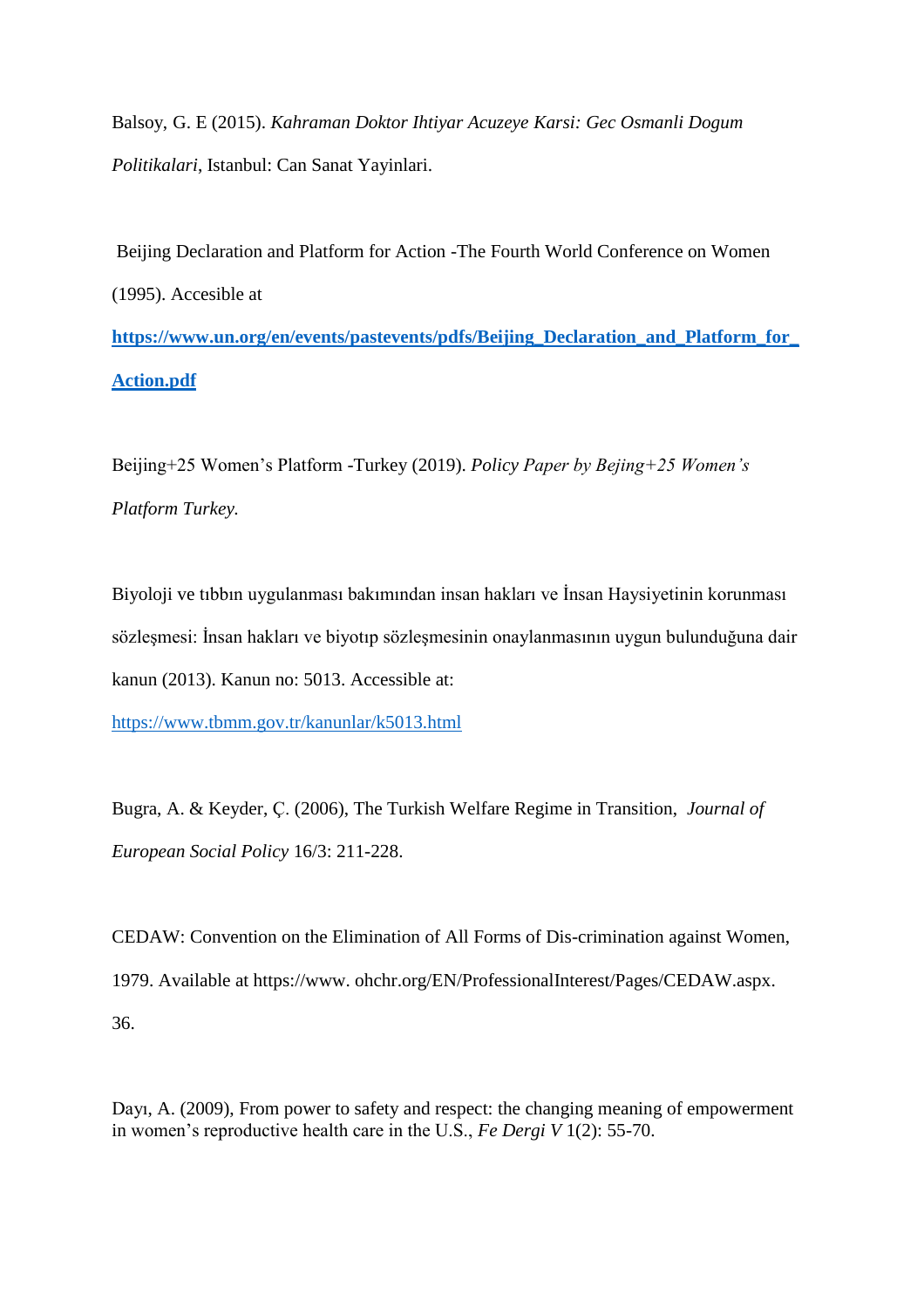Dayı, A., & Karakaya, E. (2018). Transforming the gendered regime through reproductive politics: Neoliberal health restructuring, the debt economy and reproductive rights in Turkey in A. Kian & B. Turkmen (eds) Les Cahiers Du Cedref:Transformations of the Gender Regime in Turkey, n. 22: pp 158–92. Available at https://journals.openedition. org/cedref/1150.

Dayı, A. (2019). Neoliberal Health Restructuring, Neoconservatism and the Limits of Law: Erosion of Reproductive Rights in Turkey, *Health and Human Rights Journal* V 21(2): 57- 68.

General recommendation No. 35 on gender-based violence against women, updating general recommen- dation No. 19. Available at https://tbinternet.ohchr.org/ Treaties/CEDAW/Shared%20Documents/1\_Global/CE- DAW\_C\_GC\_35\_8267\_E.pdf.

Hacettepe University Institute of Population Studies, (2013), TNSA: Turkiye Nufus ve Saglik Arastirmasi/Demographic and Health Survey, Ankara.

Hürriyet Daily News, 26 May 2012.

Kadir Has University Gender and Women's Studies Research Center, (2016). Legal But Not Necessarily Available: Abortion Services at State Hospitals in Turkey.

<https://gender.khas.edu.tr/sites/gender.khas.edu.tr/files/inline-files/Abortion%20English.pdf>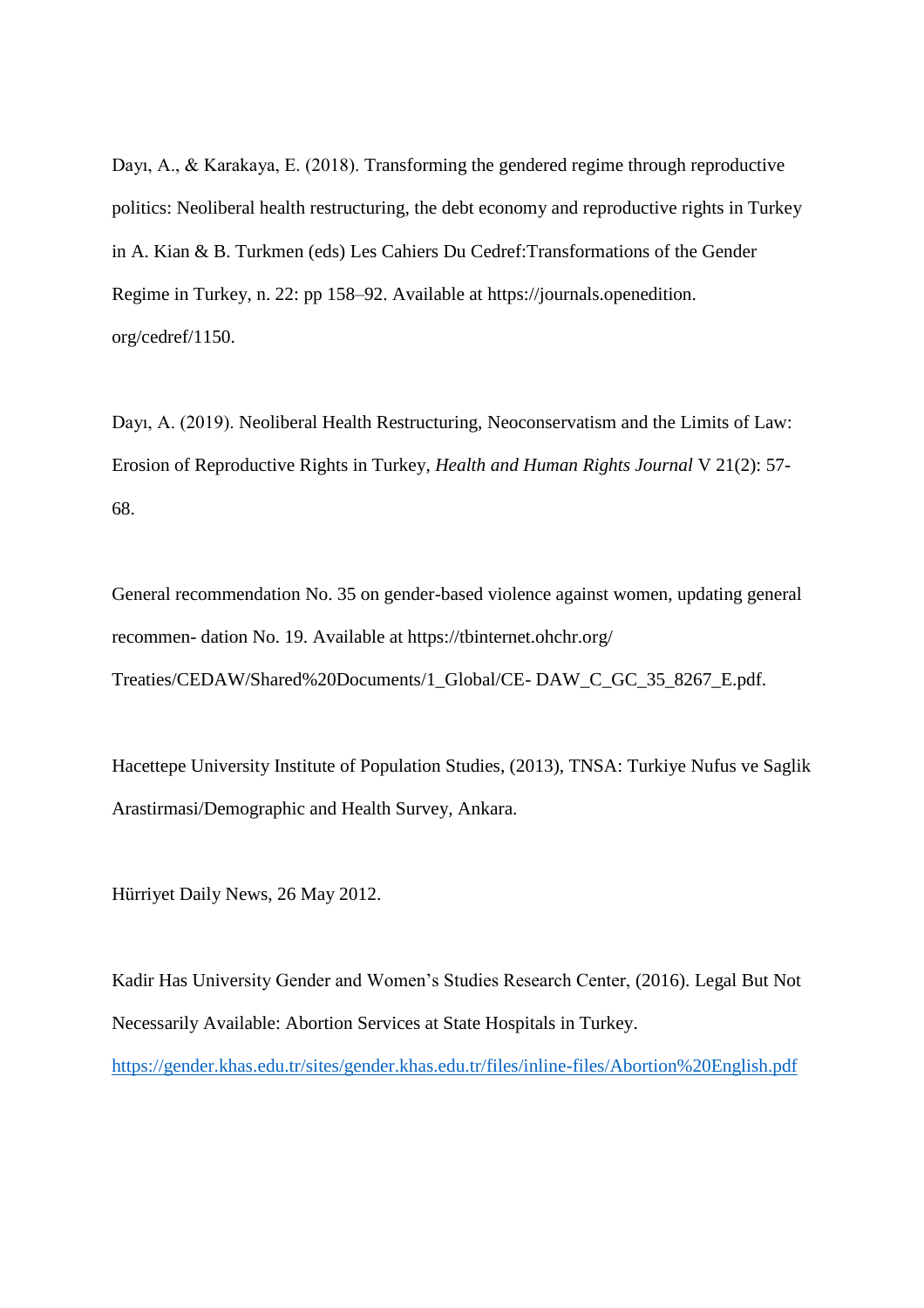Keyder, Ç. ,Giriş in Ç. Keyder, N. Üstündağ, T. Ağartan, & Ç. Yoltar (eds.) *Avrupa'da ve Türkiye'de Sağlık Politikaları: Reformlar, Sorunlar, Tartışmalar*, Istanbul: İletişim Yayınları, pp. 15-35.

Klein, R. (1993). Health care reform: The global search for utopia, *British Medical Journal V307*: p. 752.

Lazzarato, M. (2012), *The making of the indebted man.* Translated by Joshua David Jordan. Amsterdam: *Semiotext(e).* 

Mor Cati, " Kurtaj yapiyor musunuz? Hayir yapmiyoruz" February 3, 2015. <https://www.morcati.org.tr/tr/290-kurtaj-yapiyor-musunuz-hayir-yapmiyoruz>

Sert, G. (2013), *Üreme Haklarının Yasal Temelleri ve Etik Değerlendirme.* İstanbul: İnsan Kaynağını Geliştirme Vakfı.

Topgül, C., Adalı, T, Çavlin, A., & Dayan, C. (2017), *Sisteme değil isteğe bağlı hizmet: Sağlık Çalışanları Gözünden İstanbul'da Kürtaj ve Aile Planlaması Hizmetlerinin Durumu*. Nüfusbilim Derneği, Türkiye Aile Sağlığı ve Planlaması Vakfı, UNFPA Türkiye Ofisi, Ankara.

UNFPA Birleşmiş Milletler Nüfus Fonu. *Aile Plan-laması Hizmetleri ve Kontraseptif Yeterliliği Ulusal İstişare Çalıştayı Raporu*. Ankara, 26.12.2016.